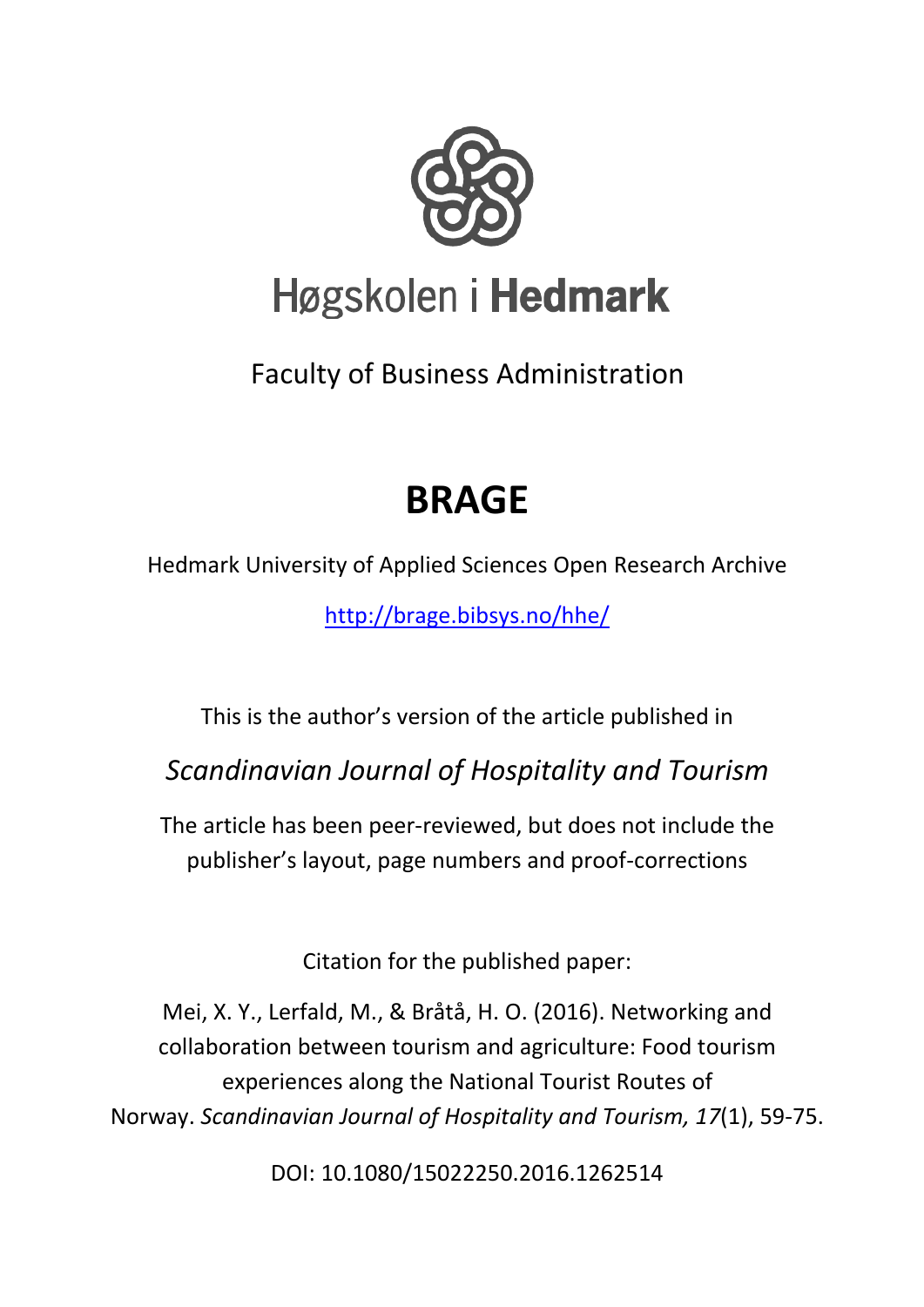## **Authors' bio**

## **First and corresponding author:**

Dr. Xiang Ying Mei Associate Professor of Marketing Faculty of Business Administration, Campus Rena Hedmark University of Applied Sciences Postboks 400, 2418 Elverum, Norway Email: xiang.mei@hihm.no

## **Second author:**

Ms. Merethe Lerfald Senior Researcher Eastern Norway Research Institute Postboks 223, 2601 Lillehammer, Norway Email: ml@ostforsk.no

## **Third author:**

Dr. Hans Olav Bråtå Senior Researcher Easter Norway Research Institute Postboks 223, 2601 Lillehammer, Norway Email: hob@ostforsk.no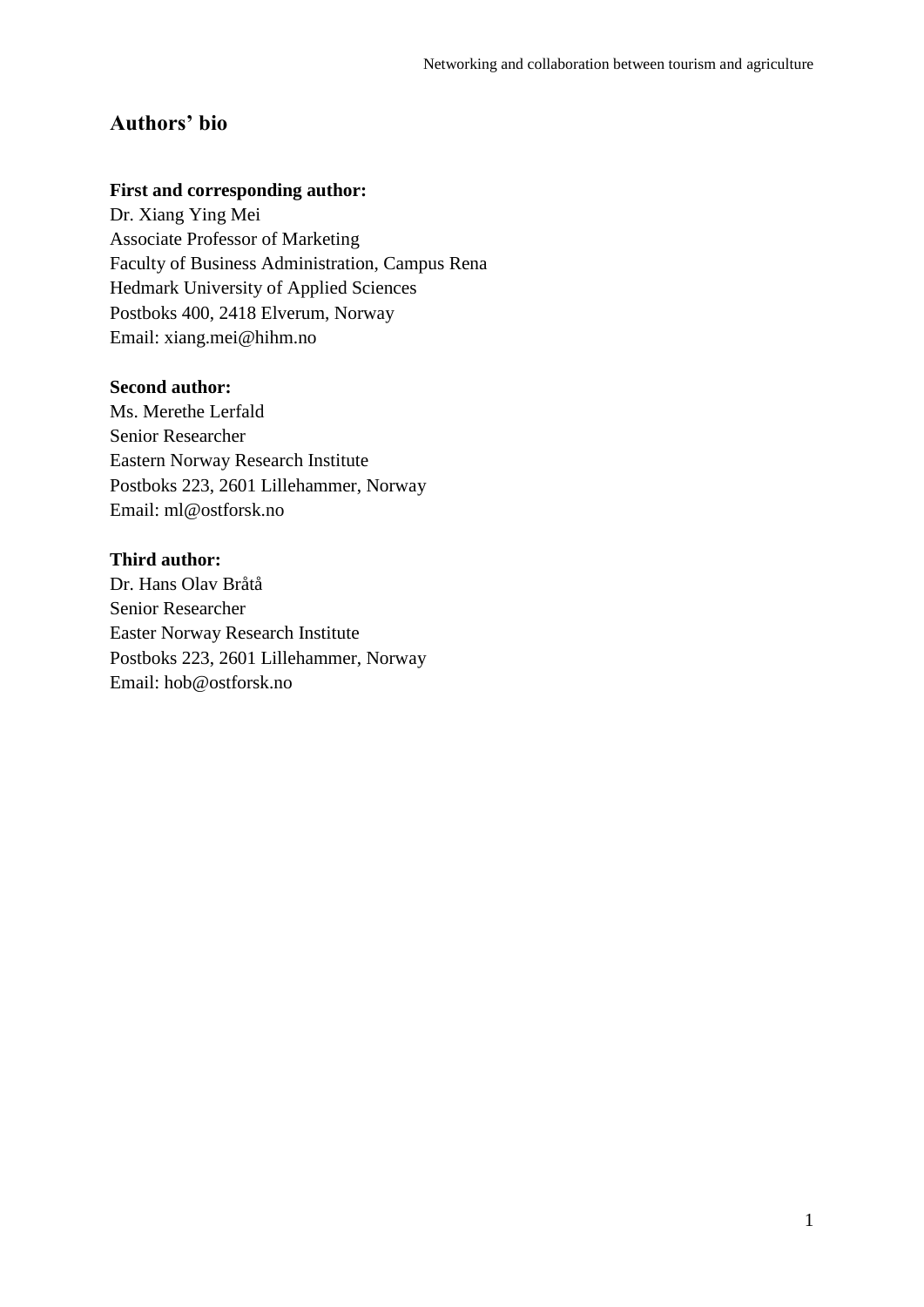## **Networking and collaboration between tourism and agriculture: Food tourism experiences along the National Tourist Routes (NTR) of Norway**

## **Abstract**

Food and culinary routes have been embraced by many destinations (Hjalager & Corigliano, 2000). However, these routes often include narrow geographical areas. The purpose of this study was to identify the challenges and possibilities of networking and collaboration in a food tourism project in a larger geographic area, specifically the Taste of National Tourist Routes (TNTR) in Norway. Although contacts among business operators and participants have been established, different priorities and dissatisfaction among participants suggest that building relationships and sharing knowledge as part of networking and collaboration is difficult. A lack of willingness, involvement and trust are critical factors that affect the success of a well-intentioned network-based food tourism project. Additionally, internal conflicts between government ministries and agencies may also impede the success of a project of this scale. Nevertheless, the outcomes are not solely negative, as the establishment of initial contacts may eventually lead to formal collaborative opportunities and food tourism developments in the future.

**Keywords:** Food routes, Tourism, Agriculture, Collaboration and network, Policies, Norway

## **Introduction**

Although food has been considered to be a core element of the tourism product (Jenkins, 1999; Reynolds, 1994), it is only in recent years that governments, researchers and industry practitioners alike have exhibited a keen interest in the important association between food and tourism. For tourists, food is perceived as one of the essential elements of the tourism experience (Hall, Sharples, & Michael, 2003). Meanwhile, for destinations and regions, local and regional food is recognised and considered as a great contributor to growth and development in general (du Rand & Heath, 2006). However, despite such interests, there is still a paucity of food tourism studies. From the supplier's side, little knowledge of means to create unique food experiences in a networked and collaborative project perspective involving various industry operators as well as government agencies exists. Previous food tourism studies also tended to limit their findings to one local region.

Additionally, many current food tourism initiatives are project-based, seeking to establish networks and collaboration among relevant actors. Based on a research methodology that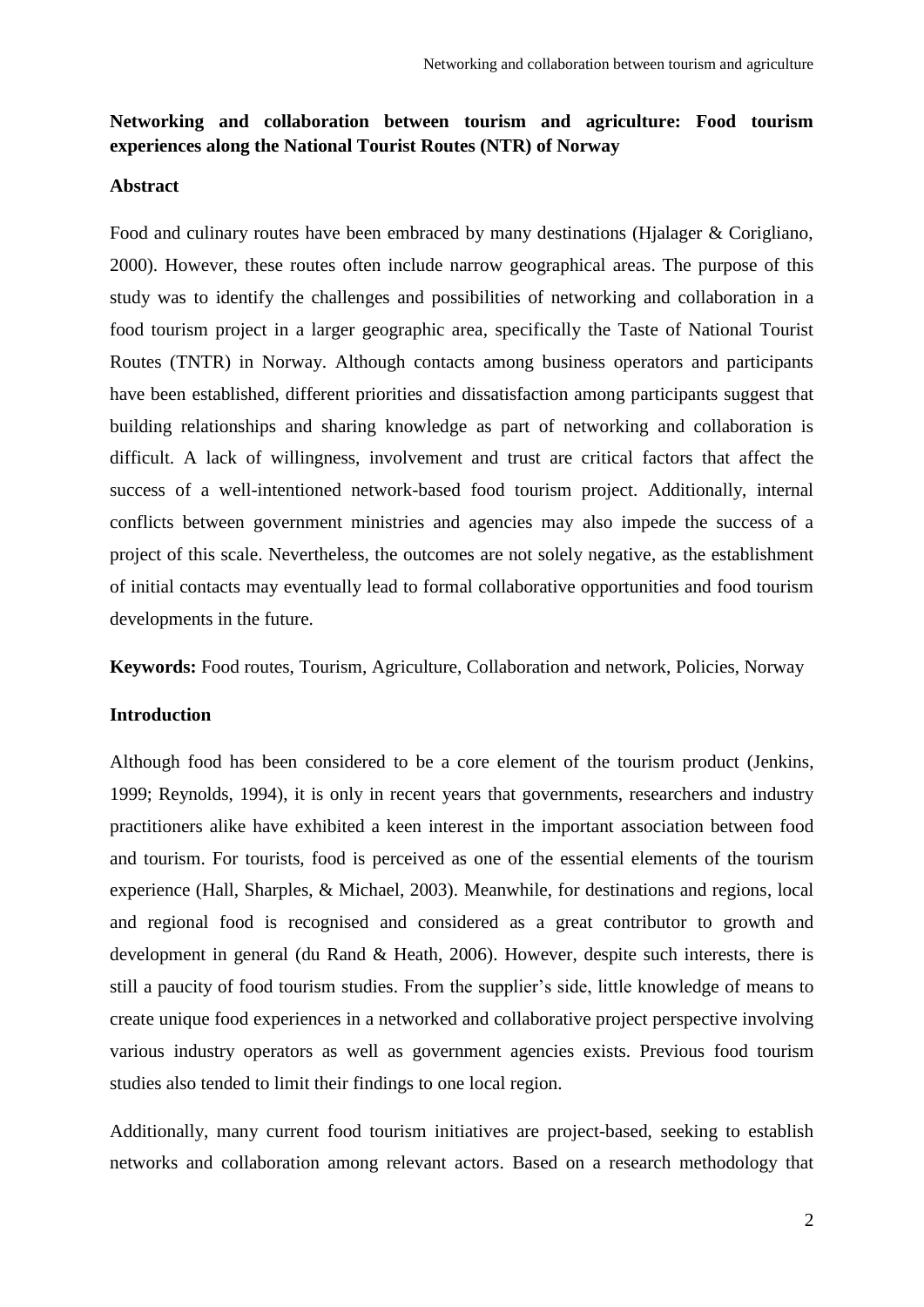consists of both quantitative and qualitative research designs, the purpose of this study is to identify the challenges and possibilities of networking and collaboration in a food tourism project involving different types of actors in a larger geographical area. Food routes that stretch over a wider geographical scale would arguably be more complicated by the need to include a vast number of actors across sectors and communities to achieve desired outcomes. However, few existing studies have investigated the collaborative aspects of such routes. An understanding of these critical factors may provide valuable knowledge that can contribute to the success of food tourism projects. It should thus be of interest to researchers, producers and politicians to understand how networks in such a project could contribute to raising the food awareness and quality that is vital for the agricultural and food industry.

In Norway, 18 tourist routes have gained the status of National Tourism Routes (NTR). It was believed that including the dimension of food could increase visitors' interest in the NTR. As a result, the pilot project, Taste of National Tourist Routes (TNTR), was initiated with an emphasis on food quality and experiences. Additionally, the TNTR project also aimed to include actors and operators in the industries of tourism, agriculture and food. While previous efforts on food tourism seemed to be geographically narrow, concentrating on one single region, the Norwegian NTR encompasses a vast geographical area which includes several regions and counties. As all of the selected routes stretch beyond one geographical area, such focus would naturally create some networking and collaboration challenges and possibilities. Hence, it serves as a suitable case for the purpose of this study. Its findings may also be useful for similar food tourism projects in the future.

## **Theoretical Considerations**

## *Food tourism and culinary routes*

Numerous studies have devoted their attention to understanding the meaning of food as a fundamental part of the overall tourism product. Although cuisines and food habits were not developed merely to satisfy the needs of tourists (Thomson & Cooper, 1994), it is evident that food with high qualities of taste and esthetical appeal would result in the improvement of tourism products (McKercher, Okumus, & Okumus, 2008). From a visitor's perspective, food may contribute to unique experiences. Hall et al. (2003) define food tourism as a desire to experience a particular type of food (including beverages), dishes or produce of a specific region or destination. Food allows destinations to differentiate themselves and to broaden their market bases (Lane, 2009; McKercher et al., 2008). However, it is also an important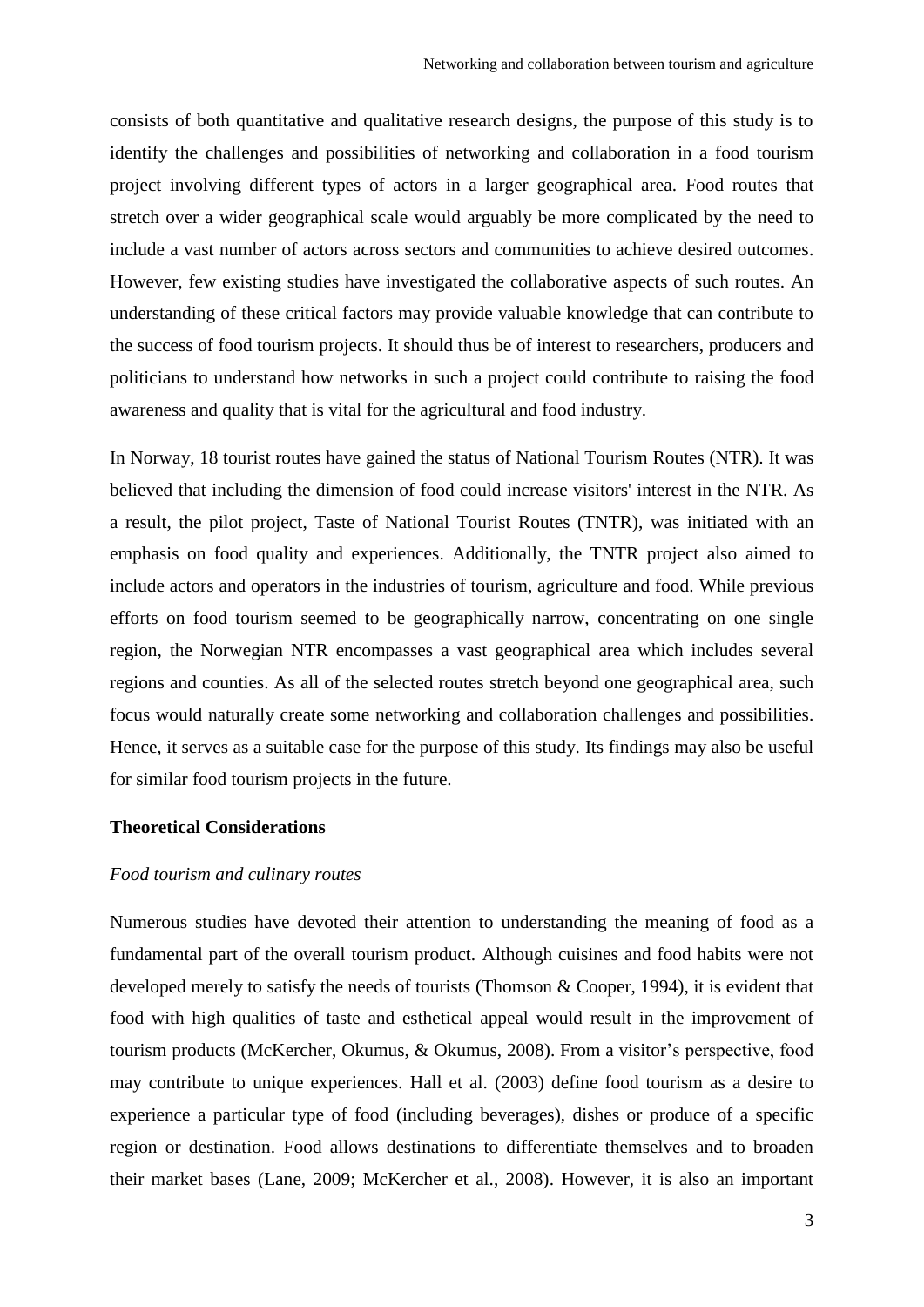vehicle for regional development by strengthening local produce (Everett & Slocum, 2013). Additionally, Hall et al. (2003) identify food tourism as part of the local culture and history, an element of regional tourism promotion which is important for destination competitiveness as well as a vital component of local agricultural development. Thus, food tourism contributes to aspects of economic output such as sustainable destination development in terms of cultural identity and local production (Everett & Aitchison, 2008; Everett & Slocum, 2013; Hjalager & Johansen, 2013; Telfer & Hashimoto, 2013).

Despite a high level of interest, many existing food tourism studies rarely extend their focus beyond one region or destination. An exception is food and tourism policies studies, which appear to adopt a national approach (such as Everett & Slocum, 2013; Hjalager & Corigliano, 2000). Similarly, regarding wine tourism studies, many seem to concentrate on specific routes such as wine routes (Bruwer, 2003; Telfer, 2001a, 2001b). Evidently, the development of both food and wine routes has become popular due to the recognition of food experiences. Nevertheless, in Europe, there are still few major routes that are based on food except for the Routes of Olive Tree, which stretches over 18 countries (OECD, 2012). In the UK, there are food routes that focus on one island (The Isla of Arran Taste Trail) and others that cover the region of South West England, such as the Taste of the West Food Trails (Boyne, Hall, & Williams, 2003). Additionally, various types of food routes can be found in Austria (Meyer-Czech, 2003, 2005).

The mutual benefits that tourism contributes to these industries suggest that government agencies and industry practitioners in the relevant industries must work together. However, this collaboration may be difficult to achieve in reality due to differing interests. In many cases, local agricultural development and economic viability are the main concerns, while food tourism is advocated by agricultural policies because food tourism strategies can help the agriculture industry to combat some of their main problems with economic instability (Hall et al., 2003; Telfer & Hashimoto, 2013). A recent initiative involving the agri-food sector in Austria, the EAFRD (European Network for Rural Development), funded a project to encourage the modernisation of the European agri-food sector. The aim was to draw consumer and local farms closer by using technologies such as smartphone apps (Euromontana, 2014). This type of initiative is important for food tourism development, although the main objective was not specifically tourism-focused. The primary interest of agriculture and food industries in food tourism is the contribution to an increased awareness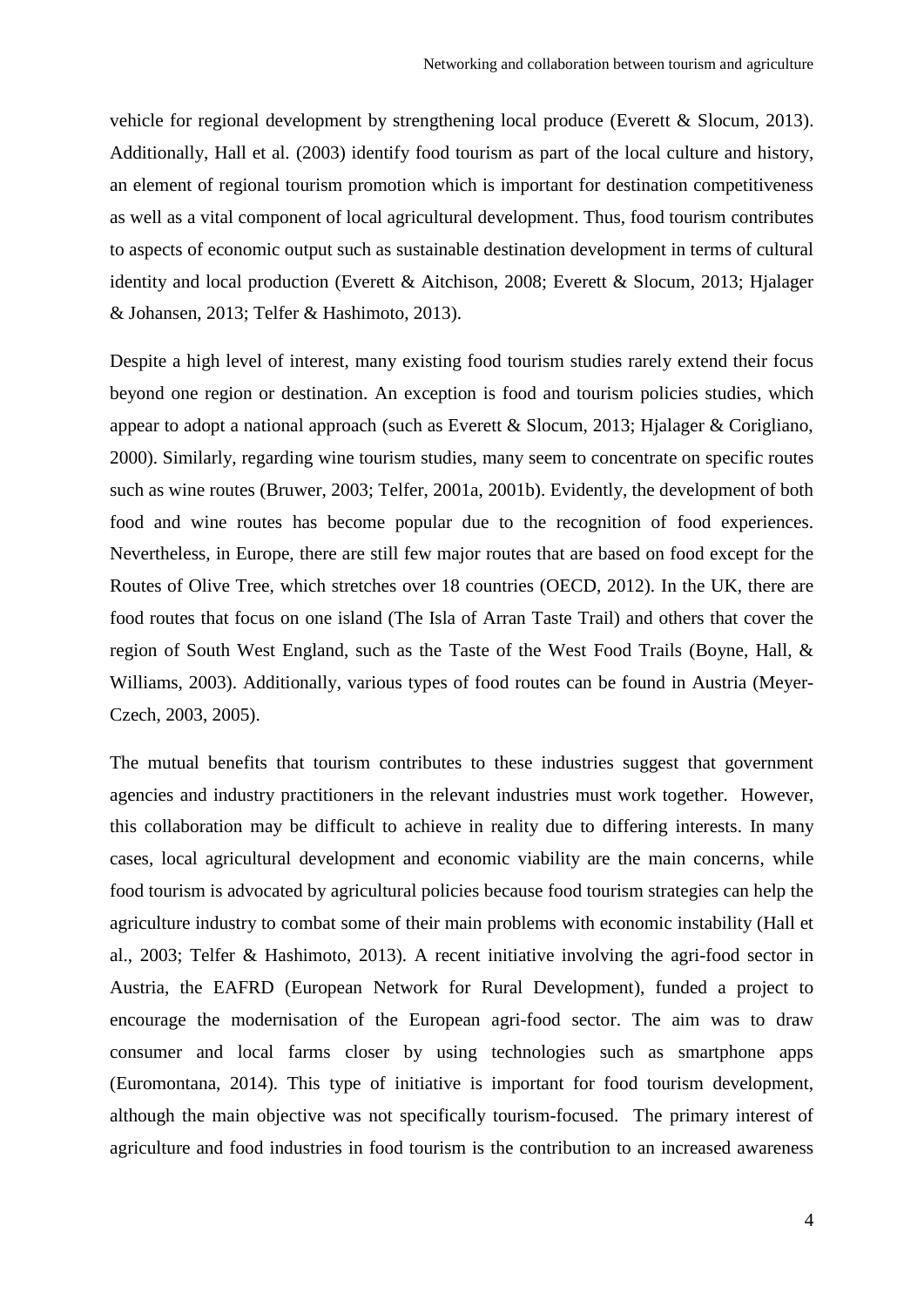of food production, food quality and standards (Hjalager & Corigliano, 2000). Hence, conflicting interests logically occur due to the various priorities and agendas.

## *Network and collaboration from a project perspective*

According to Winter, Smith, Morris, and Cicmil (2006), the most important organisational development in recent years has been the rise of network-based projects across different sectors. As a result, effective project management processes are now widely adopted as a means for collaboration to develop new products, improve existing performances and as a strategic approach to business management (Munns & Bjeirmi, 1996; Winter et al., 2006). While literature discusses project management concerning projects within an organisation, changes in the global economy suggest that projects across, within and between sectors and industries are becoming increasingly important.

With the rise of project collaborations, there is also the need to understand the means to manage a project effectively to achieve the desired outcomes. For instance, Ballard and Howell (2003), argue that a project must be supplied with materials, information and resources for the production system to design and produce a product. Projects may fail due to various reasons, including lack of commitment and support, the wrong person as project manager, internal conflict between project members, lack of technique, inadequate resources and unrealistic goals (Avots, 1969; Munns & Bjeirmi, 1996). Similarly, Atkinson, Crawford, and Ward (2006) also discuss the issue of uncertainty in terms of project parties and team members regarding project estimates and uncertainties in the project life cycle. Thus, projects, which involve many organisations as well as the private and public sectors, may experience even more challenges. Generally, government and the public sector are important stakeholders in projects, especially when the project is initiated and funded by the public sector (PMI, 2013). Currently, there is still little systematic research on the internal processes and external impacts of the various types of collaboration programs that exist within a project, particularly a food tourism project. Information about projects is also often restricted to the practitioners, where possible challenges or conflicts are largely understated to present a project in the best possible light (Bramwell & Lane, 2000).

In addition to the general challenges of project management, successful projects of large scale would also require networking across sectors and communities. A network can be defined as "a set of nodes and the set of ties representing some relationship, or lack of relationship, between the nodes" (Brass, Galaskiewicz, Greve, & Tsai, 2004, p. 795). Similarly, Knoke and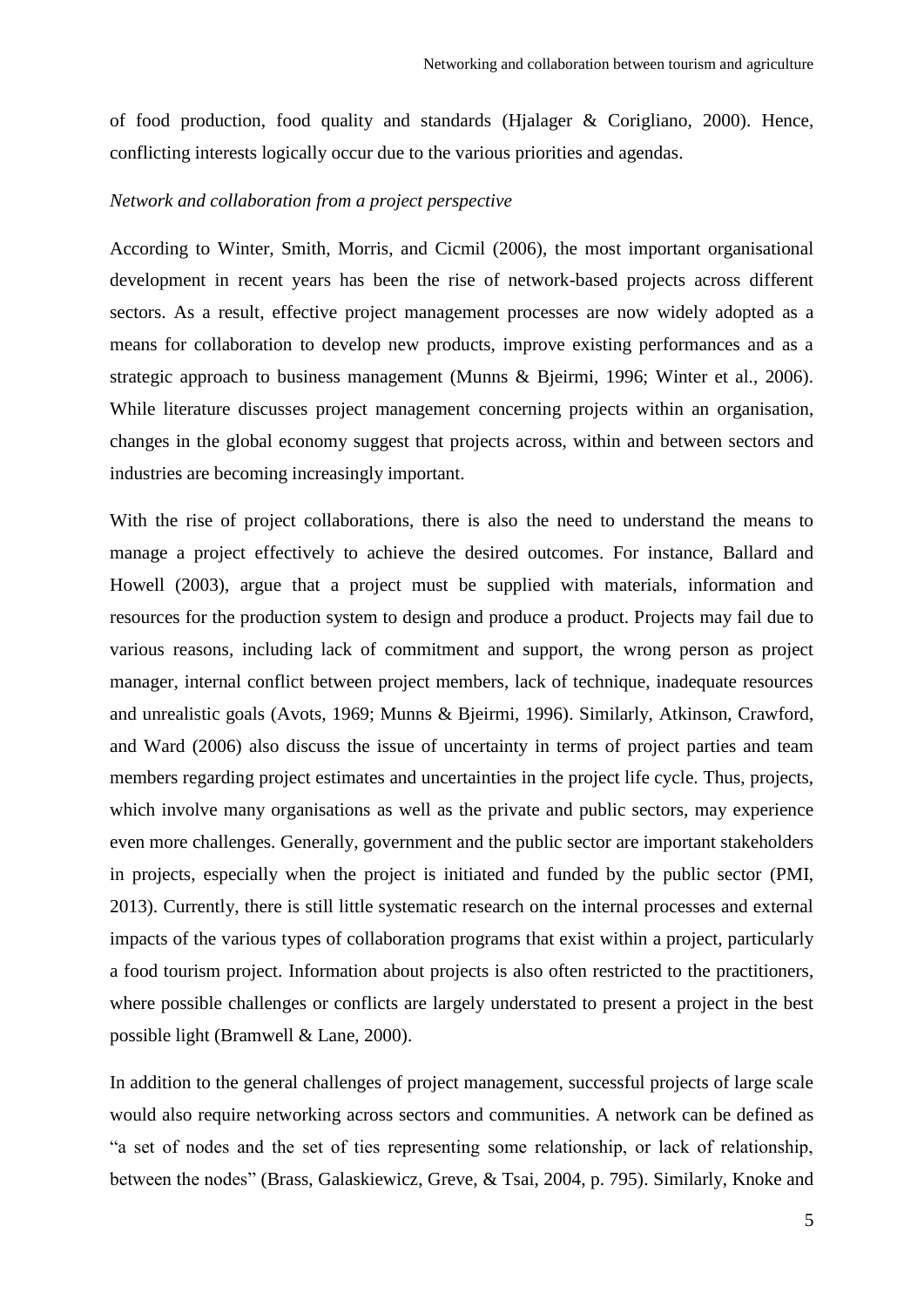Kuklinski (1983, p. 12) define networks as "a specific type of relation linking a set of persons, objects or events." The existence of a connection or relationship is, therefore, the key here. Networking and collaboration in a project can bring together the knowledge, expertise, capital and other resources from various operators in several sectors (Kotler, Haider, & Rein, 1993). The importance of knowledge-sharing and innovation is also widely discussed in network studies of some particular sectors (Ness, Aarstad, Haugland, & Grønseth, 2014; Olsen, Elvekrok, & Nilsen, 2012; Sørensen, 2007) as well as other more general studies of networks (Newell, 2009). Thus, a network is also regarded as imperative for innovation and learning, particularly in the inter-organisational context (Newell & Swan, 2000; Sørensen, 2007) as well as in destination development (Cooper, 2008). As projects, successful networks are dependent on many factors, including the attitude of the participants and the willingness to learn from, share with and trust the participants (Newell & Swan, 2000; Olsen et al., 2012).

Despite numerous studies on the importance of networks for SMEs, which comprise a majority of tourism and food businesses in rural areas, there is limited knowledge regarding the success factors for such networks (Olsen et al., 2012). It is also often unlikely for tourism operators and SMEs in particular to initiate networks and collaboration possibilities on their own (Kelliher & Reinl, 2011; Morrison & Teixeria, 2004) and tourism operators are not always willing to collaborate with other sectors (Mei, Arcodia, & Ruhanen, 2013). Furthermore, Mei et al. (2013) emphasise that to create innovative tourism products and experiences, collaboration with industries other than tourism is vital. Close collaboration between tourism and agriculture businesses and practitioners, therefore, provides fruitful opportunities for food tourism development and innovation. While networking may be challenging in the tourism sector in general, networking across sectors such as tourism and food may be even more challenging. For instance, knowledge from existing food tourism projects such as The Isla of Arran Taste Trail and the Taste of the West Food Trails (Boyne, Hall, & Williams, 2003) and food routes in Austria such have indicated that such trails are mainly driven by food products of the region rather than tourism products (Meyer-Czech, 2003, 2005). This characteristic also makes collaboration challenging, as agriculture and food industries were regarded by tourism operators as being prioritised more highly than tourism. Nevertheless, as networking and collaboration are arguably important for the development of both sectors, each should strive to find common ground to achieve mutual benefits.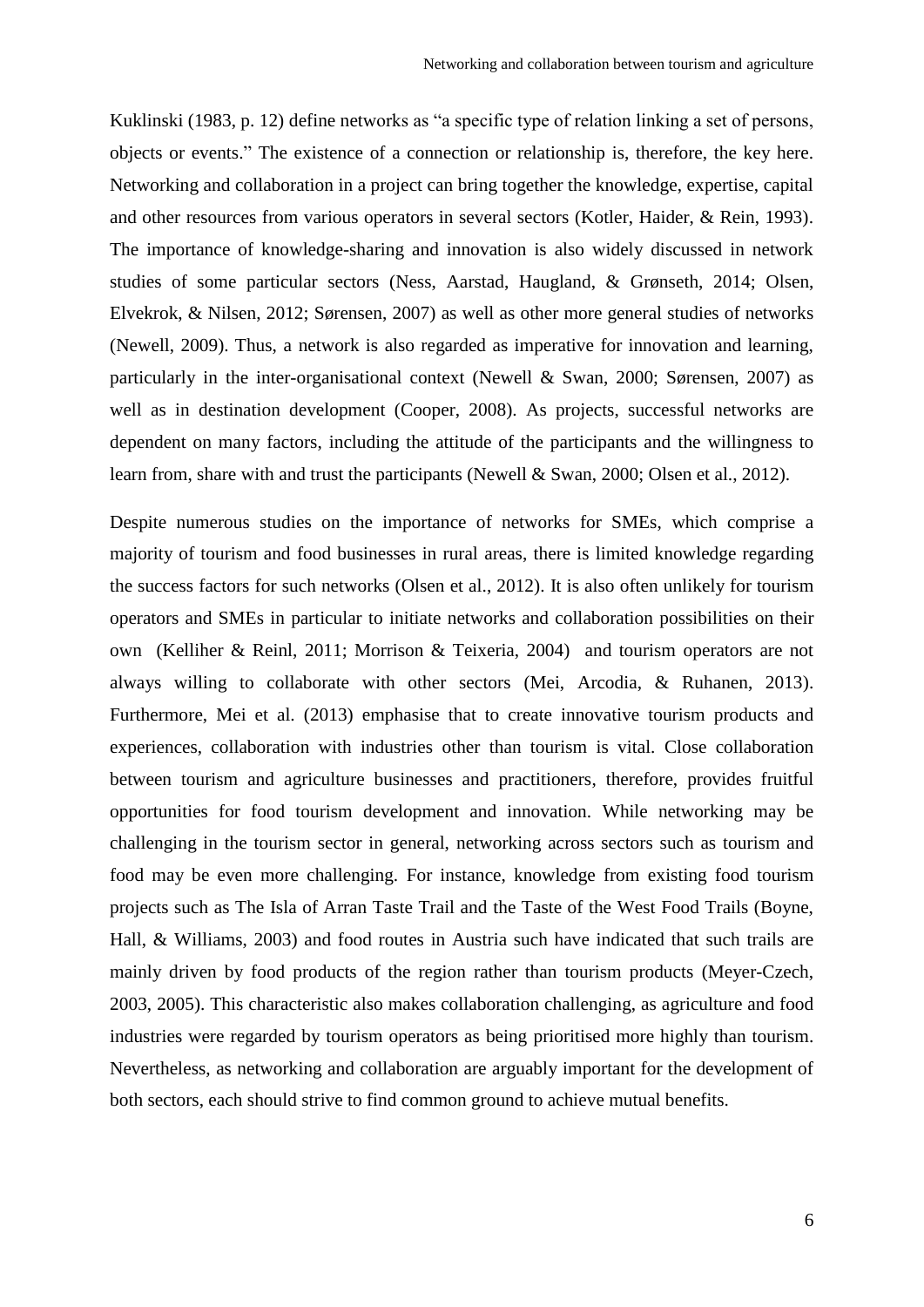## **Tastes of National Tourist Routes (TNTR)**

The TNTR was a pilot project based on the Norwegian Public Roads Administration's (NPRA) initiative toward developing the NTR. The project ran for three years, between 2010 and 2013. The purpose of the NTR was to enhance historical and cultural experiences for visitors to Norway. The NTR have been developing since the 1990s and by December 2013, there were 18 routes in total. The NPRA's ambition was to create tourist routes of international quality and appeal to both domestic and international visitors (NPRA, 2013). As part of this objective, it was recognised that the food quality and experiences along the 18 NTR needed significant improvement. As a response, the TNTR pilot project was initiated as a result of an agricultural policy called the "Jordbruksoppgjøret", rather than a tourism policy. The TNTR project was to focus on the total experience of tourist routes as an attraction, with emphasis on strengthening and developing food and tourism initiatives in collaboration with all relevant producers and operators within the food and tourism value chain (MAF, 2010). As stated in the project mandate:

"National tourist roads shall be a special tourist attraction to increase Norway's attractiveness as a destination for road-travelling tourists from home and abroad. The overall aim is to strengthen the industry and settlement, especially in the districts" (MAF, 2010, p. 1).

"Tourists have high expectations to experience natural and cultural landscapes that are genuine and original. They expect that the qualities of services such as accommodation and meals reflect the Norwegian prices" (MAF, 2010, p. 1).

The pilot project concentrated on five selected NTR, consisting of 1) Geiranger-Trollstigen, 2) Rondane, 3) Gamle Strynefjellsvegen, 4) Sognefjellet and 5) Valdresflye (Figure 1). The purpose of the project was to develop a project model which would be transferable to the other 18 NTR in terms of planning, organisational structure and implementation.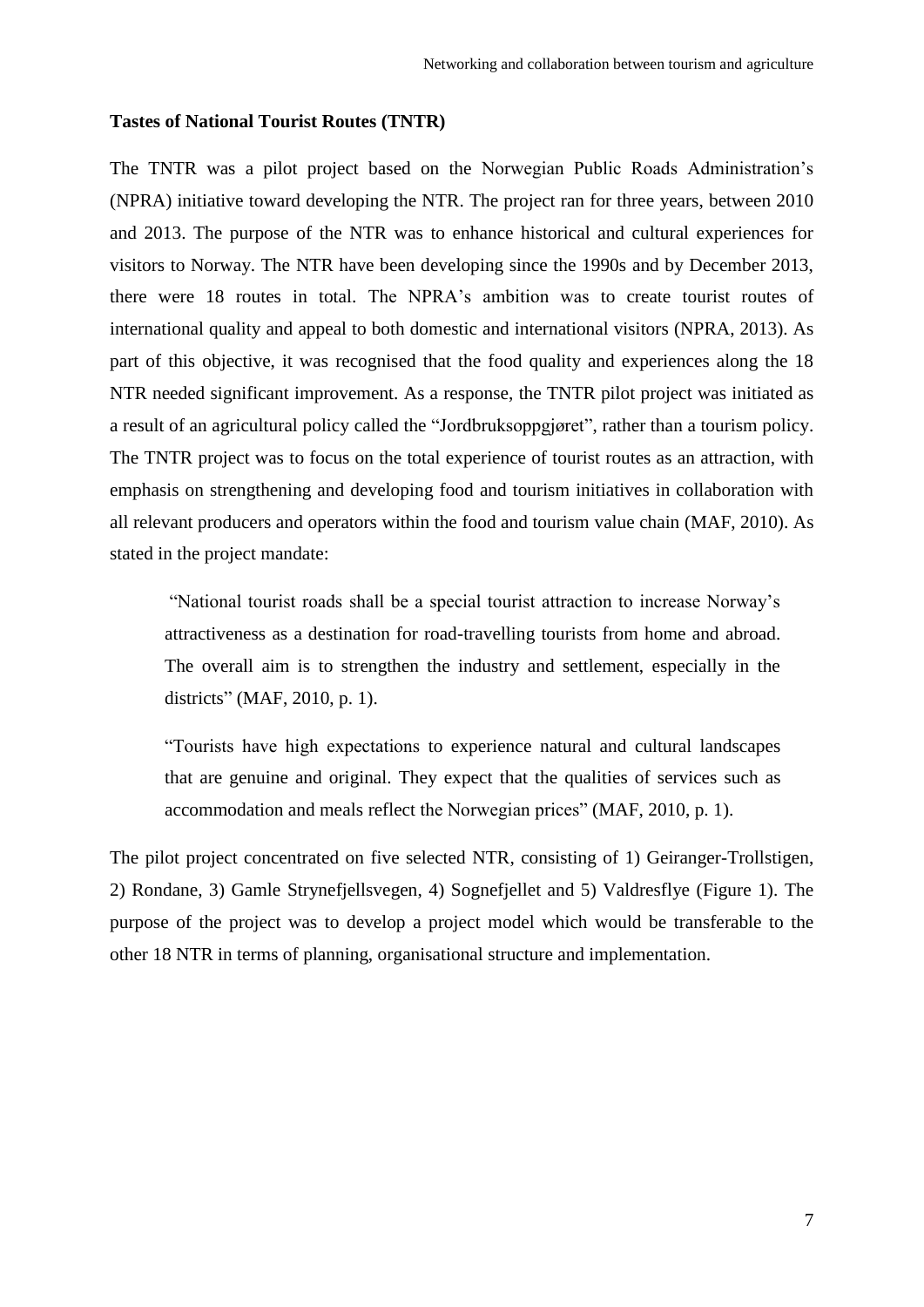

**Figure 1. National Tourist Routes in Norway**

Source: Adapted from NPRA (2013)

The groups involved included the Ministry of Agriculture and Food (MAF) and the Ministry of Transport and Communications (MTC) with the NPRA. The Norwegian tourism industry itself is managed by the Ministry of Trade, Industry and Fisheries (MTIF) and is operationalised and marketed by Innovation Norway (IN). The MTIF, however, was not directly involved in the project.

## **Methodology**

The study uses both quantitative and qualitative research methods as research design in a three-stage approach to triangulate the data. Triangulation refers to using more than one method or technique to gather data on the premises so that triangulation may give additional information to researchers. It is also useful for studying the same topic from different angles (Henderson & Bialeschki, 2002; Myers, 2009). Patton (1990) highlights that the strategy of triangulation provides advantages in data analysis, as well because it allows researchers to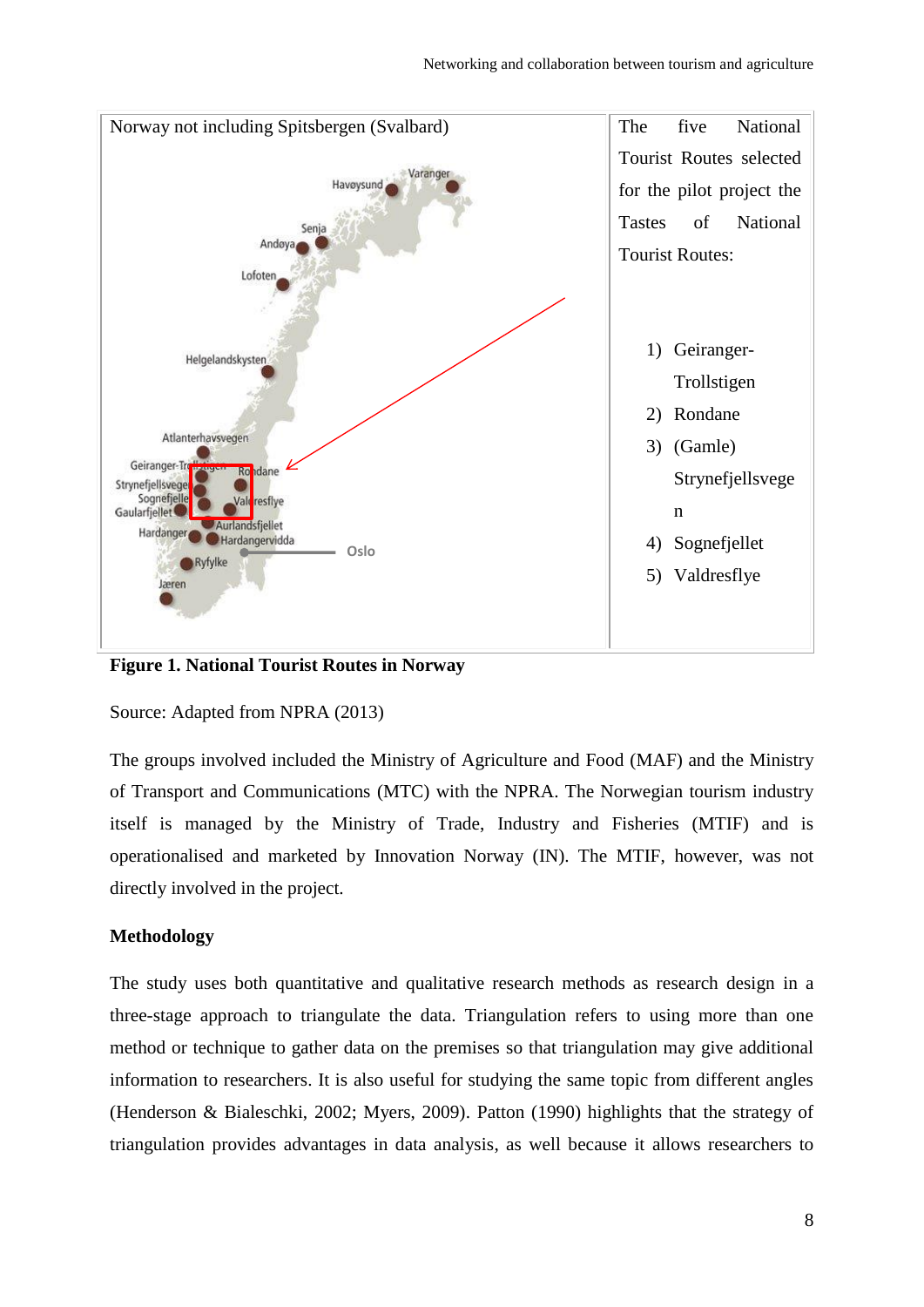check the consistency and validity of findings generated by different data collection methods (Miles & Huberman, 1994).

The purpose of this study is to identify the challenges and possibilities of networks and collaboration in a food tourism project involving different types of actors in a larger geographical area. The five selected NTR in Norway in the TNTR are a suitable case for this study, as this project is not limited to a geographical area and its ambition is to include both tourism and food producers in the entire value chain. Furthermore, a case study approach is appropriate for this study, as case studies have the ability to provide empirical evidence to convince others of the applicability of a particular proposition (Myers, 2009). This study focuses on the supply-side. Thus, it does not include a demand-side study of visitors and their perceptions.

Unfortunately, no definite overview of the number and type of businesses located in or adjacent to the five NTRs exists. The research team has therefore approached businesses and actors that have been involved with or in contact with the TNTR. The outcomes, challenges and possibilities are obtained from the participating actors within the five selected NTR as well as key government officials and representatives from trade associations. Both secondary and primary data were collected. While both quantitative and qualitative research approaches were used in research design, the low number of usable responses (n=76) to the survey cannot be used for any statistical generalisation. Rather, it can only provide information for exploration.

#### *Document analysis*

The research and data collection methods consist of document analysis, surveys and in-depth interviews. The first stage includes document analysis, consisting of all relevant documents associated with the TNTR project. These include project descriptions and reports, all promotional materials, action plans, reports and summaries from various meetings. The document analysis formed the basis of survey questions.

## *Survey*

In stage two, potential respondents were identified based on their relevance to the TNTR project. These respondents included directly involved business operators, as well as other actors who took part in the production of food, food experiences and/or sales and distribution of food and food experiences along the five routes. The contact details of these relevant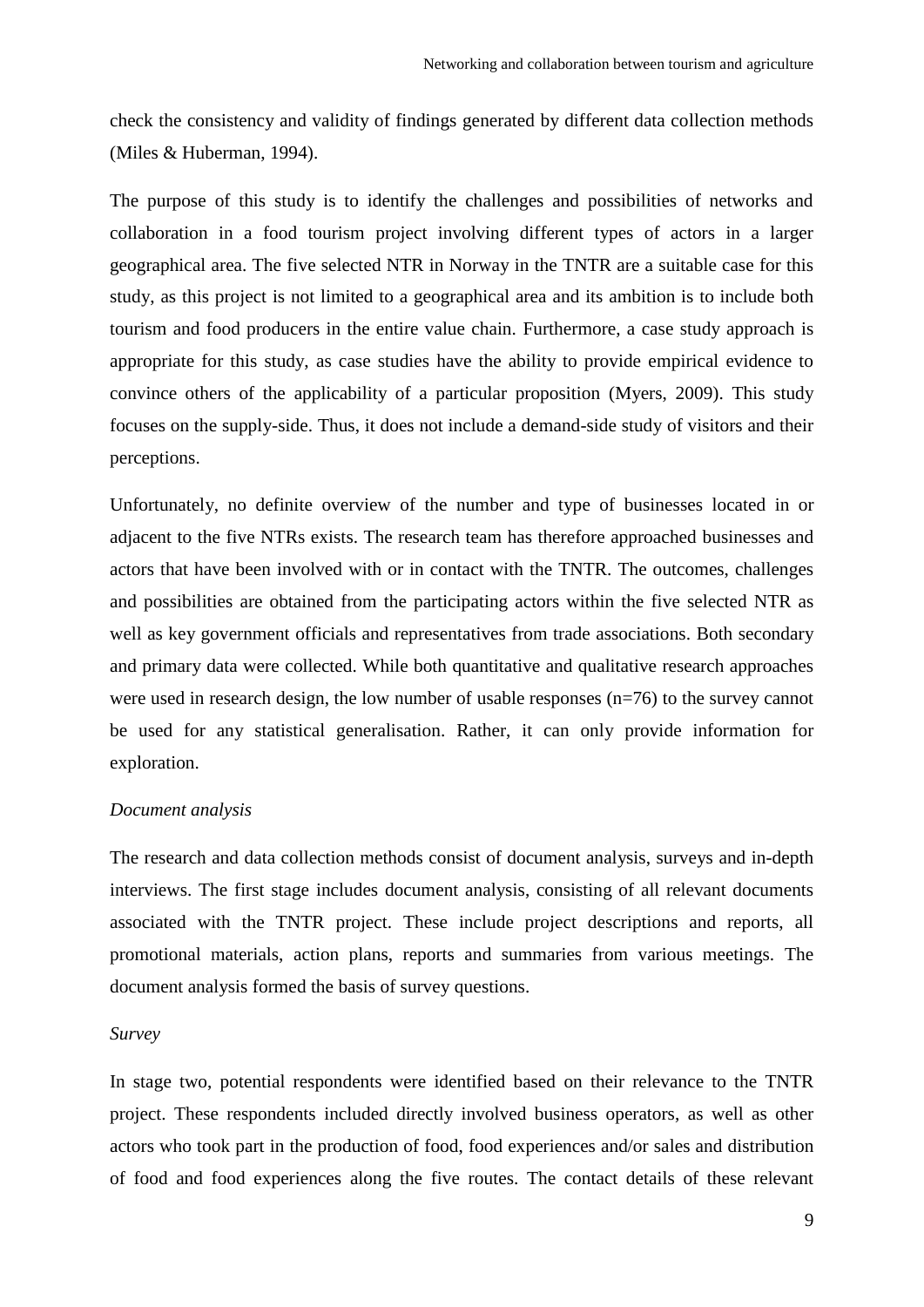respondents were obtained with the assistance of the TNTR project manager. The main point of contact was email and the survey questionnaire was completed online using the Opinio survey software programme. To increase the response rate, several follow-up emails were sent as reminders.

In total, 200 potential respondents were contacted, resulting in 87 responses to the questionnaire, representing a 44% response rate. Six responses were regarded as irrelevant due to their geographic location outside the five NTR and nine responses were incomplete. Therefore, 72 responses were included in the analysis. The data were analysed by using SPSS. Ten different business categories were identified in the analysis. However, this format was not regarded as suitable for further processing and analysis. Thus, to simplify the analysis, the various types of businesses and operators were grouped into five categories. An overview of the types of businesses and their assigned categories is shown in Table 1.

| <b>Type of business</b>     | Category                      |
|-----------------------------|-------------------------------|
| Hotels, B&Bs                | Accommodation and hospitality |
| Camping, cabin              | Accommodation and hospitality |
| Farm                        | Farm                          |
| Food producer               | Food producer                 |
| Event company               | Other industries              |
| <b>Shops</b>                | Other industries              |
| Café, eateries, restaurants | Accommodation and hospitality |
| <b>Museums</b>              | Other industries              |
| Farms with activities       | Farming and other industries  |
| <b>DMOs</b>                 | Other industries              |
| Other                       | Other industries              |

**Table 1. Types of businesses and their assigned categories**

The types of respondents and their businesses include the five categories of accommodation and hospitality (44), farming and other industries (7), food producers (4), farming only (3) and other industries (14). The survey consists of basic questions regarding the type of business, job position as well as to which NTR they belonged. Regarding their participation in the project, questions were sought to gain insights into their perceptions and opinions of the project outcomes. Respondents were asked to rate the importance of the project to their businesses, the activities that they have participated in, the food quality and experiences and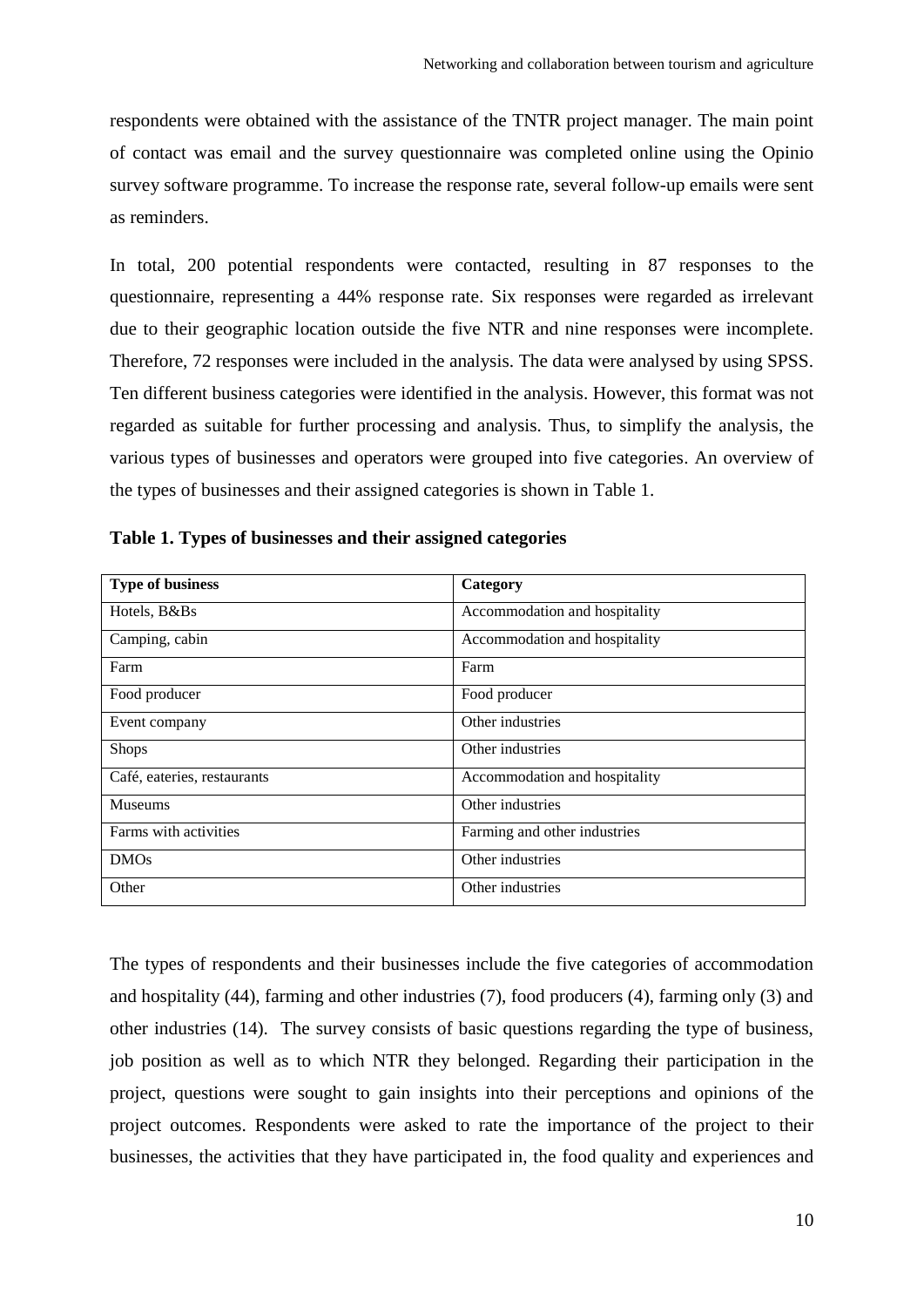the effects in terms of economic output. There were also various questions concerning the project organisation. The survey also requested information regarding the establishment of collaborations and partnerships among the participating business operators as well as with government agencies. The responses to these questions were of particular interest.

## *In-depth interviews*

A final stage included in-depth interviews with selected key respondents to explore the quantitative findings in stage two. Interview guides were developed based on topics and themes that needed to be explored further. These included the organisation of the project as well as the networking and collaboration aspects. The questions were open-ended to address the issues as noted above. Respondents were selected based on their geographic locations and the types of business or operation. Additionally, in-depth interviews were conducted with the TNTR project leader, key government officials and all members of the regional steering group involved with the project. In total, ten key respondents were interviewed. Both document analyses and in-depth interviews were subject to content analysis when emerging themes and topics developed.

## **Results and Discussion**

#### *Network and collaboration*

The formation of networks and collaborations as a result of the TNTR was one of the primary interests. A frequency report, illustrated in absolute numbers (figure 2), indicates that 14 respondents stated they already had some collaboration established regardless of TNTR. A majority of 25 respondents did not believe that collaboration had increased as a result. Twenty-three respondents reported that it has in fact increased, but only along their relevant NTR.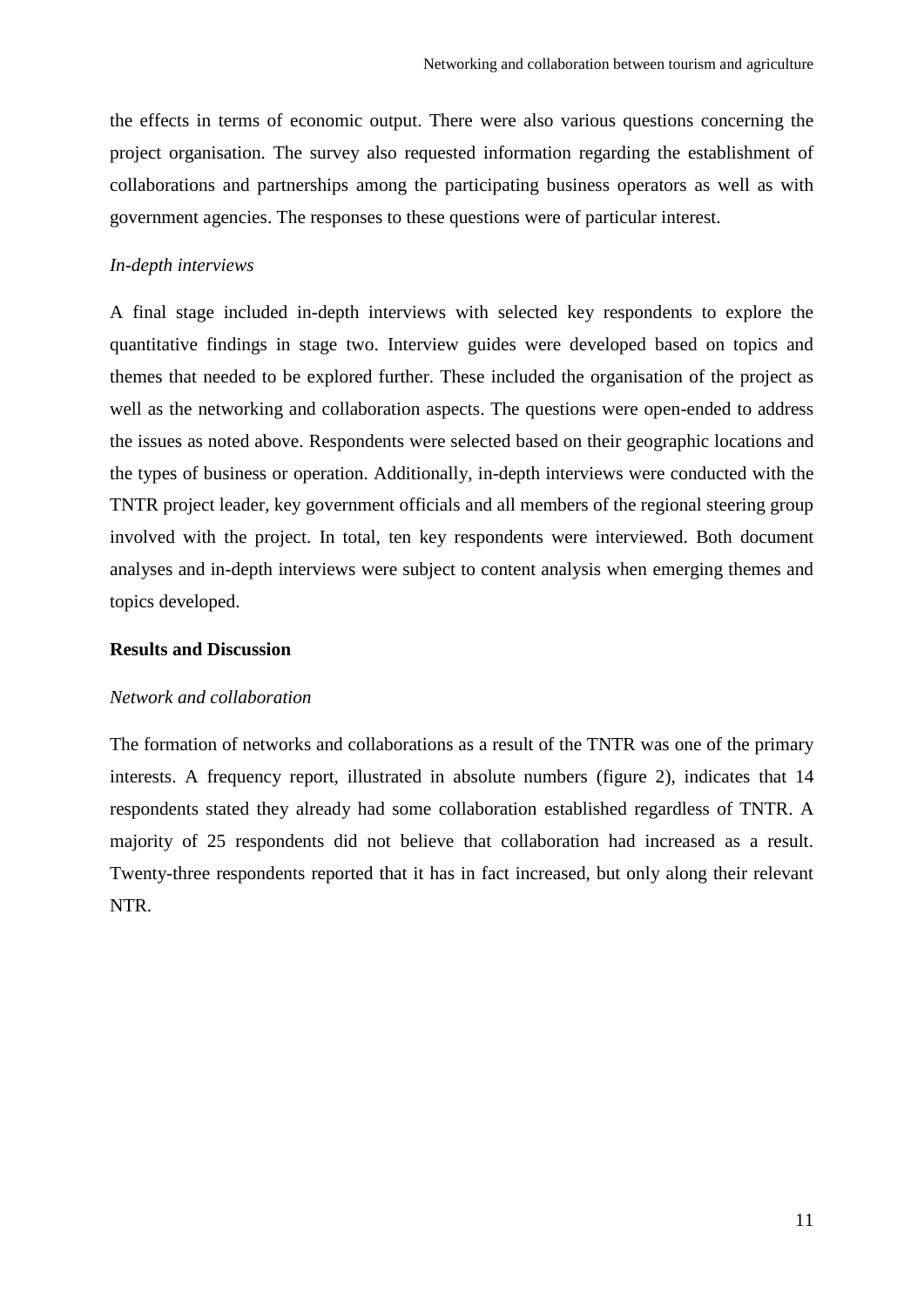

**Figure 2. Has TNTR increased collaboration opportunities?**

A majority of tourism operators and business owners emphasise that "We definitely know other businesses better now. We have established contact and hope that it will be something more in the future" and "You know who people are and it has been easier to pick up the phone and talk to each other for example". Another respondent also insists that "We are seven businesses that have started another project to strengthen the collaboration". The results therefore indicate that initial contacts may have been formed, even though they cannot be called a formal network to date. Olsen et al. (2012) discuss some of the uncontrollable success factors in networks, such as team spirit, involvement, internal anchoring and willingness to share knowledge. While such factors are harder to measure, the results indicate that some respondents were eager to make the initial contact, suggesting that many were willing to collaborate and to share experiences and knowledge. This willingness also serves as an essential foundation for building formal networks in the future.

The involvement of both tourism and agricultural industries and producers was essential to create new food experiences along the NTR. The importance of collaboration is supported by many studies that focus on collaborative product development (Anderson & Law, 2012; Hall & Mitchell, 2005; Howat, Brown, & March, 2004). Nevertheless, the results indicated that in reality, the project became too concentrated on tourism and tourism experiences. This direction led to dissatisfaction among many non-tourism operators and participants such as food producers. Additionally, many of the challenges were attributed to the sizes of operators and businesses involved in the TNTR. Collaboration among SME in the same industry is fundamentally difficult due to their limited resources, time and workforce (Hwang & Lockwood, 2006). Hence, collaboration across various industries with different agendas and business cultures, such as in the TNTR, is even more challenging. In the TNTR, small scale food producers and tourism operators found it difficult to collaborate. For instance, "I don't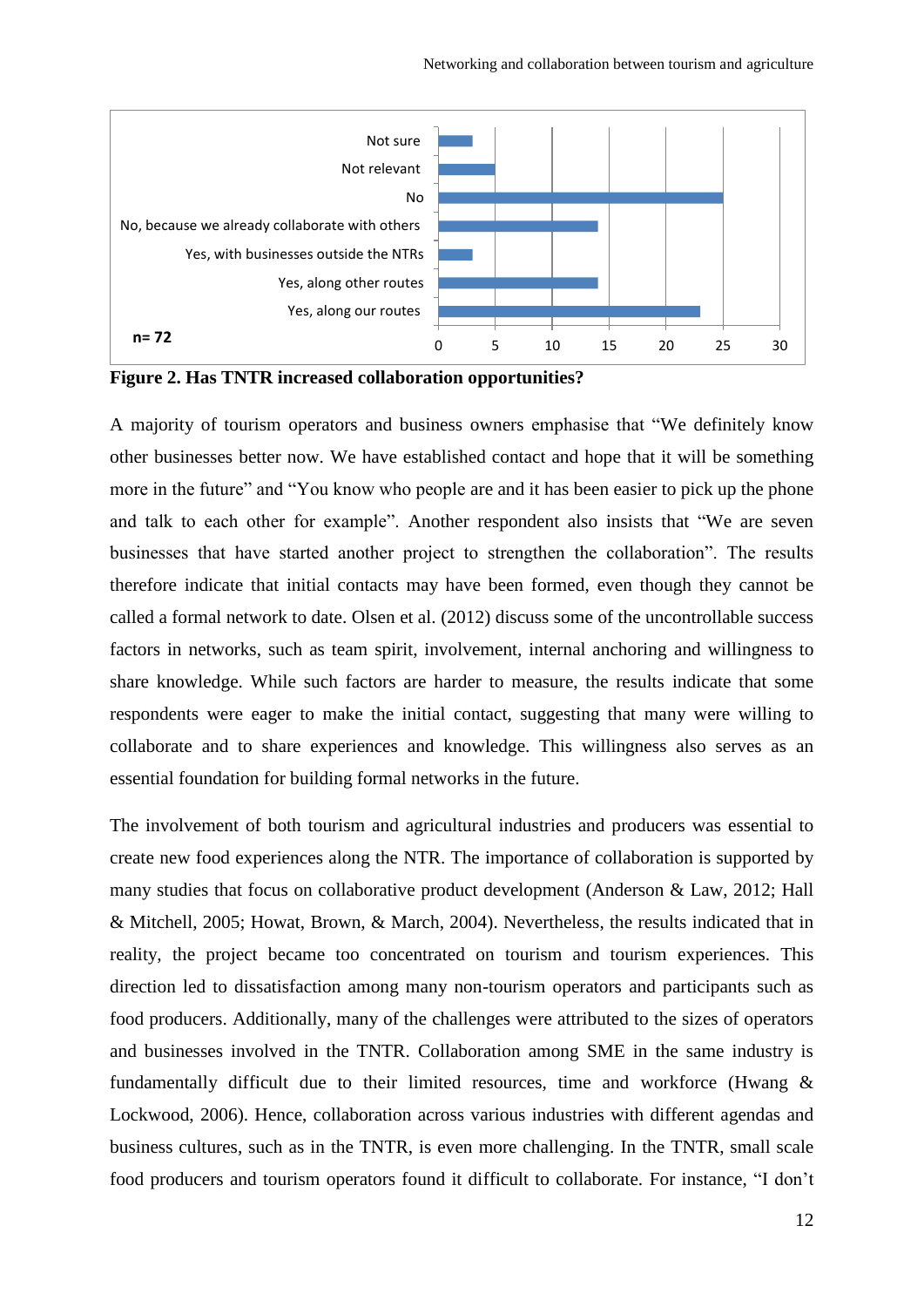think as a primary food producer, this project has been relevant to me. I don't feel like I have gotten any [collaboration] out of it". Similarly,

"No, it has nothing to do with me. Only restaurants. Little focused on [food] producers. Must consider that we [the food producers] are also there. It's hard to join the discussions, the gatherings, we should have been taken in a little more in the project, but we were not. As small producers, we cannot afford to travel around" (Food producer).

Similar challenges were also identified in other food tourism initiatives, such as the project "A Taste of Wales", although there was a bias toward food producers, rather than tourism operators (Jones & Jenkins, 2002). The results also coincide with the literature because although the mutual benefits of tourism and agriculture were widely discussed, the relationship between tourism and agriculture is often fractious (Everett & Slocum, 2013). Meyer-Czech (2003, 2005) argues that the collaborative challenges between tourism, agriculture and even food producers have always existed. In the case of TNTR, the above quote indicated that it was the food producers that felt left out, whereas tourism operators have shown a more positive attitude towards the project:

"In summary, very positive and good measures. Many good talks, awesome magazine. Good database. Should proceed further!" (Tourism operator)

As a majority of businesses and operators involved in the project were SMEs, not all were willing to or could participate as much. This restriction was also one of the weaknesses of the TNTR, although it was not limited to such projects (Meyer-Czech, 2003). Dredge (2006) argues that there should be an understanding of the power differentials between operators and the different opportunities that actors have to participate. In this sense, not all actors and operators will have the opportunity to participate equally depending on their size, location and other circumstances. Contributions and benefits can vary among the actors involved, whereas some operators may be classified as "free riders" (Lui & Ngo, 2005; Wincent, 2008). The findings coincide with the notion that businesses that did not participate as much also received less positive results in return, leading to a more negative attitude towards the TNTR. Thus, balancing the demands, needs, and expectations of various stakeholders and partners is critical to the success of a project (PMI, 2013). Such balance was evidently not achieved in the current project.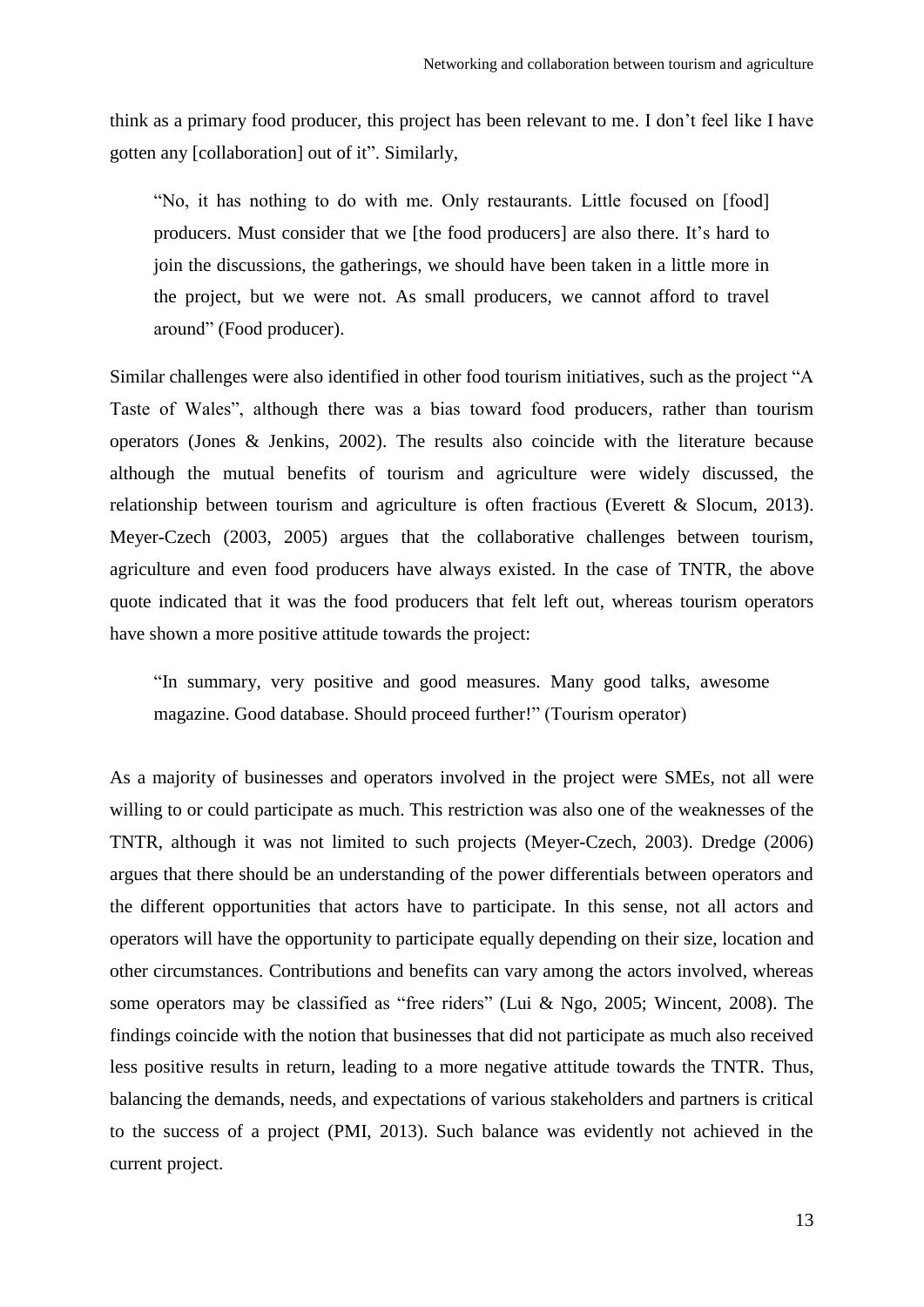Furthermore, dissatisfaction and the negative attitudes of participants would likely lead to trust issues and affect network formation. It can be argued that trust was not established among all of the participants in the TNTR. This was due to the general dissatisfaction among local food producers, as they felt they were excluded in the project:

"If there is any interest in local food, the project should have considered including us local producers more! Add events and gatherings that are possible for us to attend and that we can get something out of it". (Food producer)

The attitudes of participants can play a greater role than their expertise in a network group (Sherer, 2003). Similarly, Newell and Swan (2000) highlight the importance of trust in holding participants together in a network. Thus, trust among participants can also be considered as an important factor to advance developing food tourism initiatives beyond the TNTR project. While trust may have been established among tourism operators, the results indicate that cross-sectional collaboration and network formation is largely absent in TNTR.

## *Organisational challenges*

In addition to network and collaboration challenges, the results of this project may also be affected by the internal organisation (Avots, 1969). The organisation of the TNTR was challenging, particularly at the beginning. At the national level, a steering group representing the MAF, farmer associations, IN and the MTC with the NPRA led the project. The MTIF, which is considered to the "tourism ministry" in Norway, was not involved. This decision was odd, but not surprising since the project was initiated as an agricultural policy. The regional steering group consisted of the Oppland County Governor (leader of the group), IN's representative from the regional office, farmer organisations, one representative from a municipality and representatives from trade associations such as NHO (Norwegian Hospitality Association) and Hanen - a trade association for farm tourism, food and fishery. The project leader of the TNTR was directly responsible to the regional group. The regional group reported to the national group and used the national group as advisors when needed. Interviews with representatives from both levels revealed some discrepancies. As indicated by one respondent:

"The project was good fundamentally, good and important, but the biggest problem was that the MAF did not clarify the project with other ministries, MTC, MTF, NPRA,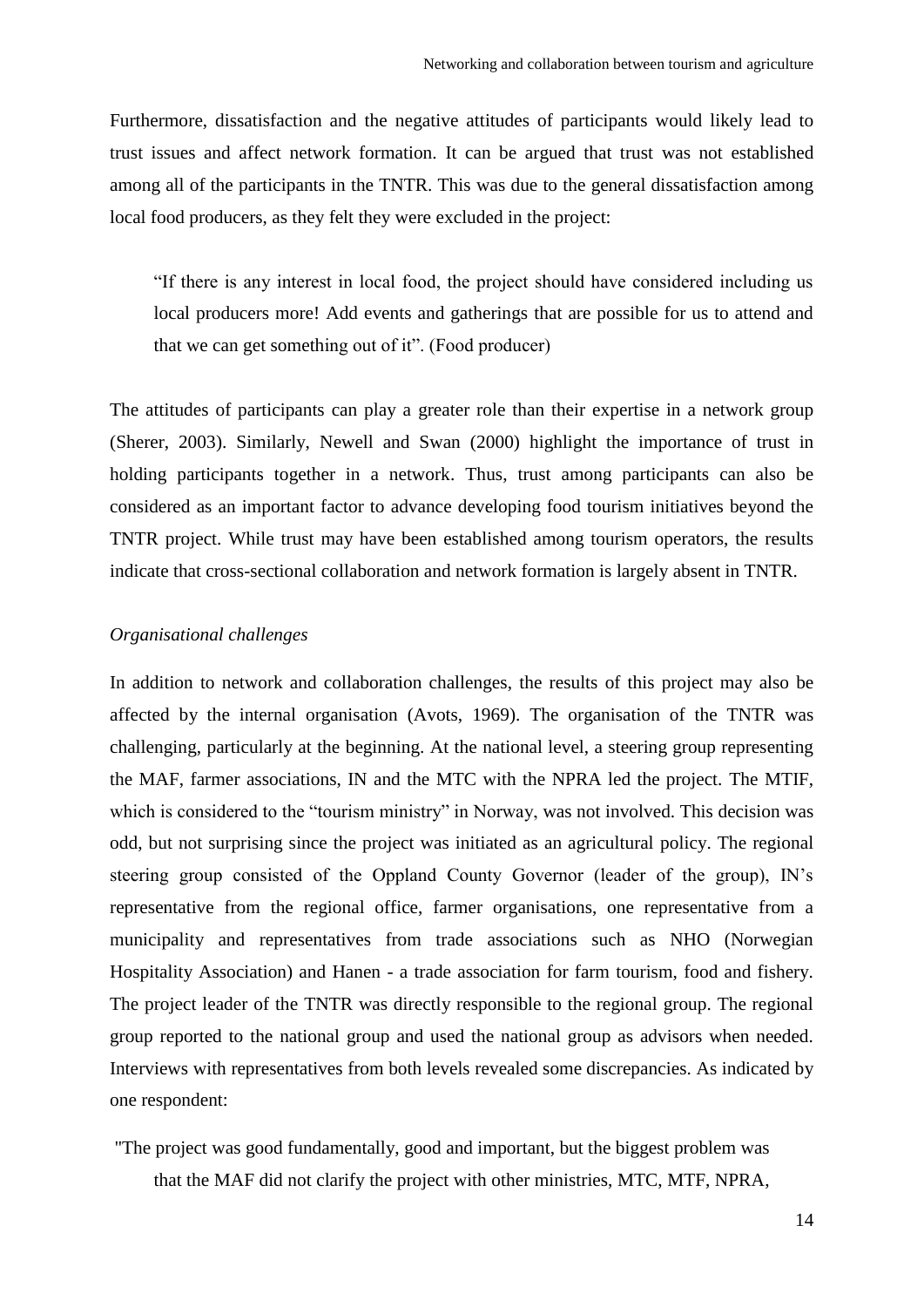etc. in advance. There were many institutional conflicts between the project and the NPRA and between some people. Many cultural differences and personal interests. I think it should have been clarified in advance. The idea was good, but because much was not clarified in advance, a lot of time was used, especially in the beginning, which was wasted. Some of those who were involved also exceed their role as stately public officials" (A member of the regional steering group).

In any large project, internal challenges will exist. Conflicting interests were also evident in the TNTR. At the regional level, the NPRA was initially a part of the project at the beginning. However, this group left and was further represented by the NHO. The official reasons were that they became critical of the project because it put too much emphasis on tourism and too little on the needs of the farmer, which was in conflict with the goals of agricultural policy. Such findings were also supported by the in-depth interviews, as many realised that too many resources were used for marketing-related activities. As a result, the TNTR was dissociated from the NTR, leading to the channelling of additional resources to the management and organisation of the TNTR. This conflict, which resulted in minimal cooperation between the TNTR and the NPRA, complicated project organisation and implementation. The findings coincide with Mason (2010) and Meyer-Czech (2003), who argue that involving public administrators and key politicians is vital to the development of food routes projects, although this is not as easily achieved in practice.

It is well-documented that internal disagreements within various government departments and organisations impact the effectiveness of their roles as supporters and facilitators (Dallen, 1998). As noted,

"NPRA has to figure out what they want in their major project. They were very unclear about what they wanted. Look at the organisation, three levels in a project carried out locally. It was very cumbersome. Tourism was also a major part; the MITF should have been involved. I'm unsure if it was MAF and the 'Jordbruksavtalen' (agricultural settlement) that should be financing such projects" (Member in the regional steering group).

Additionally, the non-involvement of the "tourism ministry" MTIF also proved to be problematic. These issues have undisputedly had an impact on project organisation. The ambiguous roles between the national and the regional steering groups also led to some organisational challenges. Meyer-Czech (2003) state that coordination of food trails is vital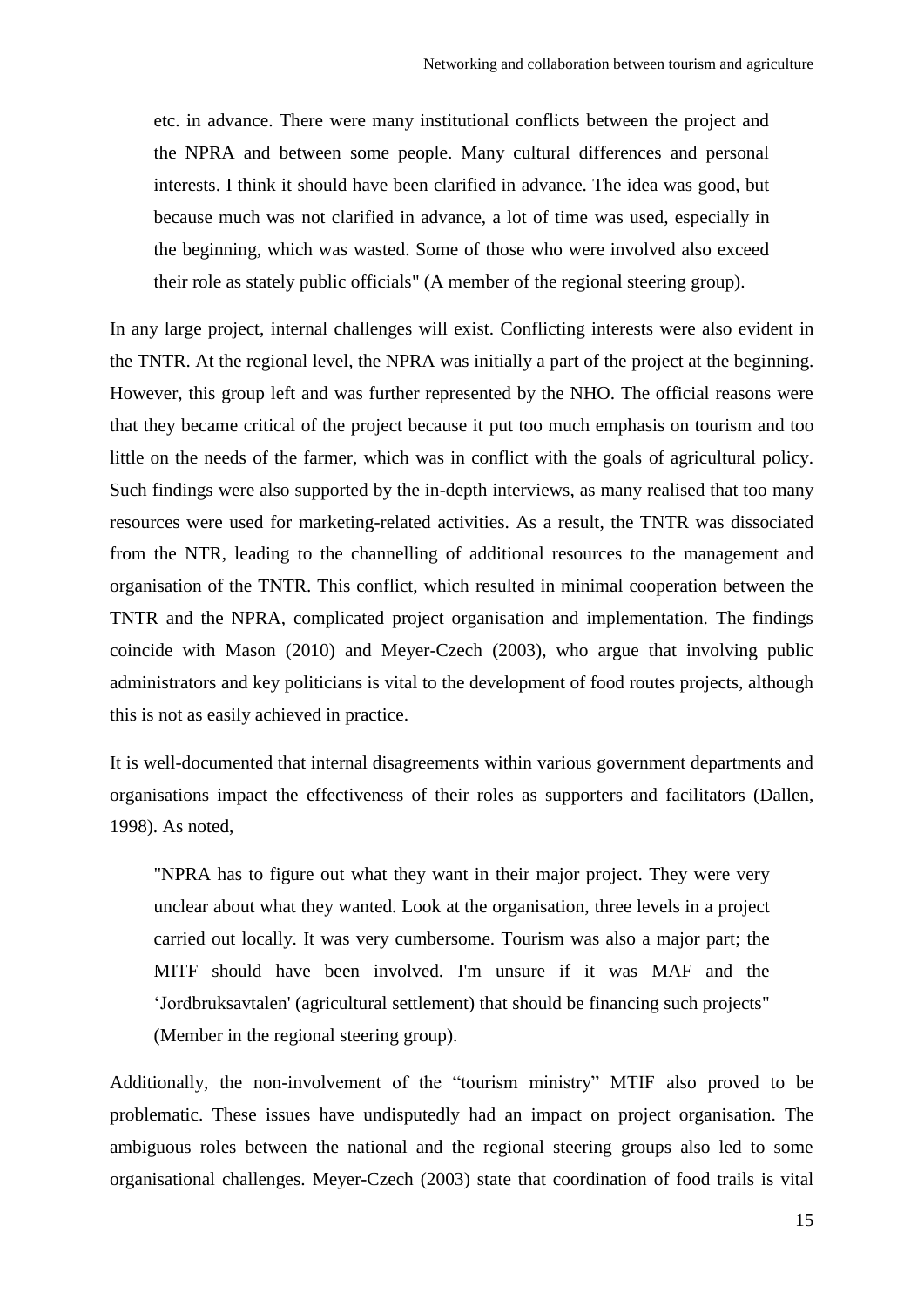but difficult to establish due to the many public and private interests. For these reasons, many food routes remain at the development stage and when the funding is gone after a given period, no further development occurs (Meyer-Czech, 2003). This limitation is also one of the common failures of a project, as it is often restricted to a limited period. Furthermore, previous network studies also indicate that successful networking across various industries and communities, such as private and public, tourism and food, would depend on the proper management of networks and the structure of organised meetings (Olsen et al., 2012). The internal conflicts regarding government involvement, which led to some significant management challenges, certainly affected the success of the project.

Despite the result, the involvement of the public sector is inevitable, particularly in terms of projects of larger scale. Although it is primarily the industry operators' and actors' responsibilities to maintain and foster partnerships to thrive, many forms of networking and collaboration are arguably difficult to establish if government support and stimulus are not present (Mei et al., 2013).

## *Food awareness, quality and experience*

Although the principal purpose of this study is the network and collaboration perspective, it can be assumed that most food tourism projects have the ambition to enhance the food tourism experience while increasing food quality and awareness. Hence, it is also important to draw some lessons from the current case. Regarding the TNTR and its effect on businesses and operators, a majority of both hospitality operators (hotels and restaurants) and many nonhospitality operators (including food producers) believed that it was very positive or somewhat positive. As illustrated in Table 2, the remainder felt that the project had no effect and that it was still too early to tell. Very few considered it to have had an adverse impact on their businesses. Many participants nevertheless anticipated a very positive impact of the TNTR in the upcoming three years.

| Table 2. Impact of TNTR on individual businesses and operators $(\% )$ |  |  |  |  |  |  |
|------------------------------------------------------------------------|--|--|--|--|--|--|
|------------------------------------------------------------------------|--|--|--|--|--|--|

|                 |                       | Very     | Somewhat |      | Somewhat | Too early |    |
|-----------------|-----------------------|----------|----------|------|----------|-----------|----|
|                 |                       | positive | positive | None | negative | to know   | N  |
|                 |                       |          |          |      |          |           |    |
| Impacts to date | Hospitality operators | 21       | 46       | 25   |          | 6         | 52 |
|                 | Non-Hospitality       | 14       | 43       | 29   |          |           | 14 |
|                 | All                   | 20       | 45       | 26   | 3        | 6         | 66 |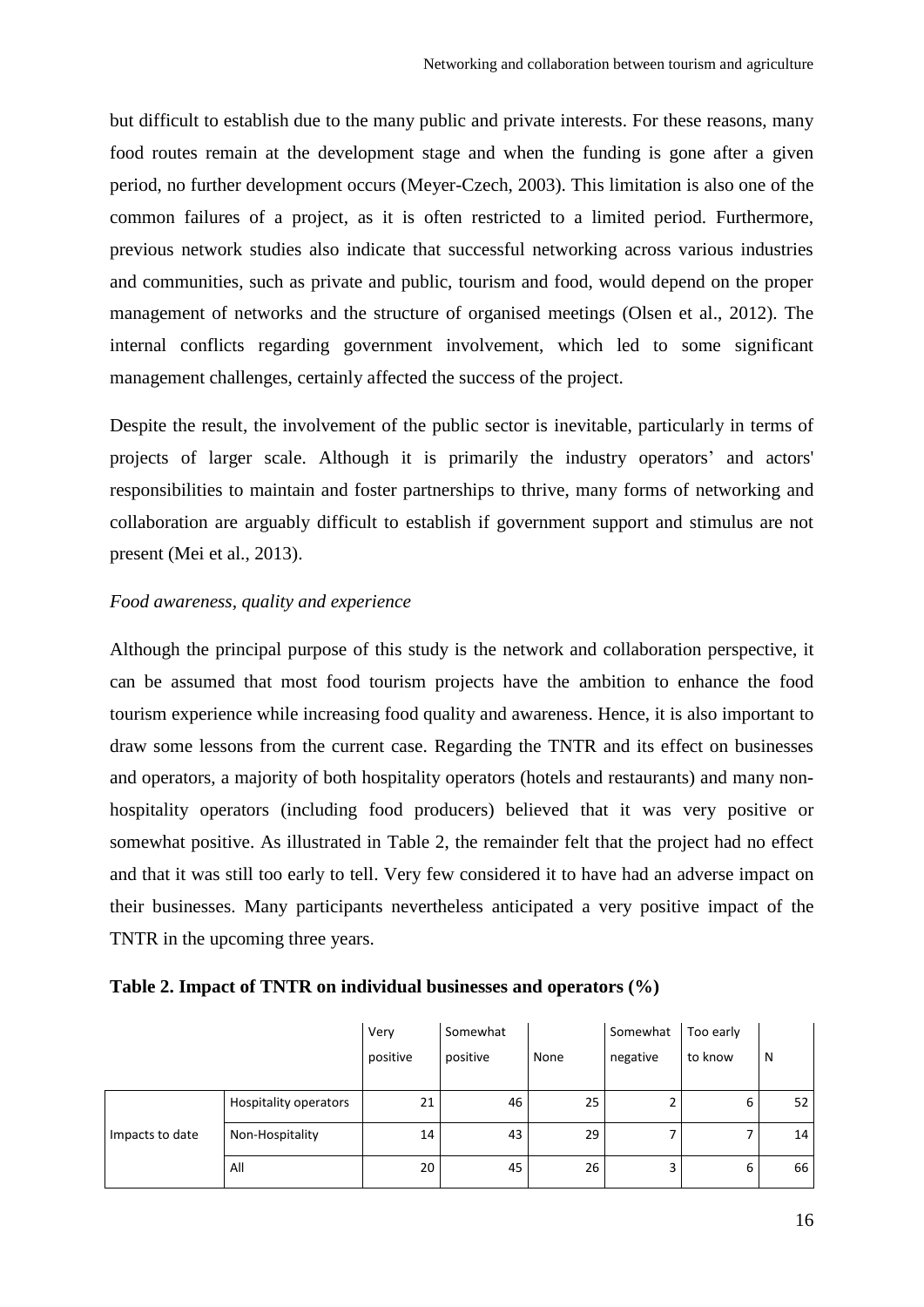| <b>Expected impacts</b>                   | Hospitality operators | 43 | 33 | 10 | 14 <sub>1</sub> | 49 |
|-------------------------------------------|-----------------------|----|----|----|-----------------|----|
| for the upcoming $3 \mid$ Non-Hospitality |                       | 46 | 15 | 15 | 15              | 13 |
| years                                     | All                   | 44 | 29 | 11 | 15              | 62 |

Regarding food tourism experiences, a majority of tourism and hospitality operators believed that as a result of TNTR, their businesses indeed had focused more on food experiences, whereas some food producers believe the opposite. This discrepancy is not surprising, as food producers would primarily be concerned with economic output than overall visitor experiences (Hall & Sharples, 2003; Telfer & Hashimoto, 2013).

To stimulate business development and awareness both internally and externally, several workshops, conferences, and hands-on contacts between tourism and food producers and experienced chefs were organised. Additionally, significant resources were directed toward a magazine, which was launched in several languages. The aim of these activities was to raise the level of awareness regarding the quality of both the food and the food experiences:

"We have become more visible through the internet and magazines. Think that emphasis of it [magazine] is very important, the best thing that has happened, gets incredible wide praise! Norway's best guidebook, much better maps" (Tourism operator).

The rationale was that focus on tourism and marketing through the magazine would raise the overall involvement and commitment of the operators, including the producers. Many were satisfied with this effort and the proactive method of organising the project. Nevertheless, one of the criticisms, raised by both tourism and food producers, was there were too many marketing-focused activities, including the magazines.

"I think that it's good, but maybe a little too much resource has been used on it. It costs a bit. English and Norwegian was OK, maybe the most important. However, maybe English could be combined with the Norwegian version instead of a separate version. Anyhow, I believe that both Swedish and Japanese versions were wasted. Swedes read Norwegian and English. Maybe it was just one business that wanted Japanese. Another criticism is that it was a bit random who was profiled, think the contact before the magazine was created was random, [I am] somewhat dissatisfied with this" (Farmer).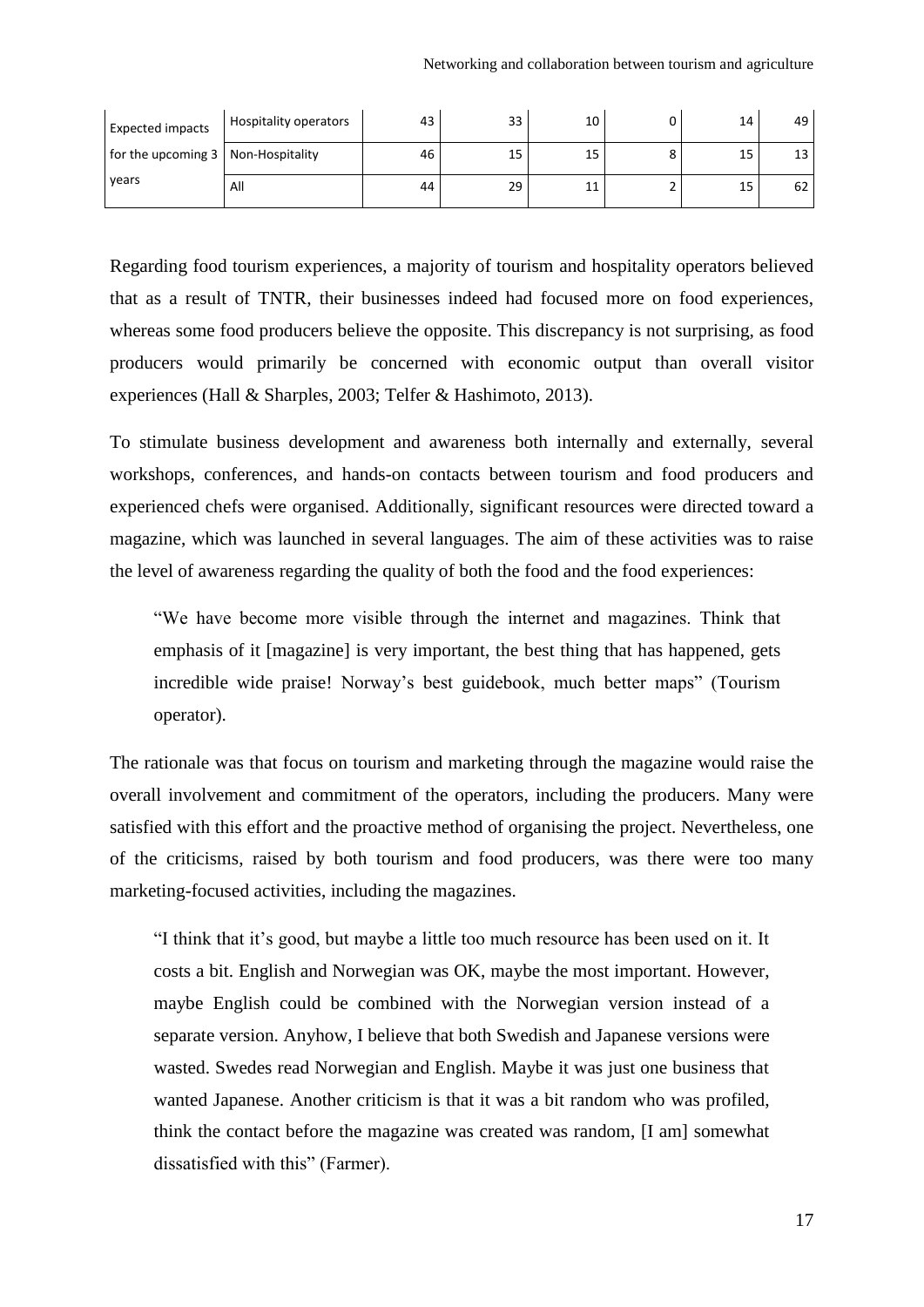"Yes it was very much focused on it [magazine], the emphasis can of course be discussed. It was a positive impression. However, I think that we needed a Norwegian version only, it was the one that meant the most to us then" (Tourism operator).

Boyne, et al. (2003) discuss the problem associated with applying a marketing approach to food-related initiatives because limited work has been conducted in this area. As this study did not seek to explore visitor perceptions of the TNTR, it was unsure whether this marketing effort achieved the desired effects externally. It was also generally difficult to isolate the consequences of such a project (Briassoulis, 2000). Furthermore, the results demonstrated conflicting issues, as a tourism focus required a greater marketing approach, something for which food producers, for instance, did not see the value.

"I believe that Norway has become more profiled in regard to food, and that is important of course. I think, they have become much better at making good food at these hotels and restaurants. However, the local food has not improved at all; there is still very few local produce. I certainly haven't seen that the project has contributed to improving this" (Food producer).

This statement again illustrates the diverse interests and priorities among various types of food and tourism operators that lead to problems with food tourism projects, as discussed in the existing literature (Everett & Slocum, 2013; Jones & Jenkins, 2002; Meyer-Czech, 2003, 2005).

From the present study, several key lessons are drawn. To ensure ideal results, it is crucial to include operators in the entire value chain consisting of both small-scale producers and operators in both the tourism and agricultural industries. The extent to which the government manages to clarify its roles and funding between its several ministries and agencies will also have an impact on government-stimulated food tourism projects. It is assumed that if the government's roles and funding were clarified in advance, the organisation of the project would be much more efficient by eliminating or reducing internal disagreements and conflicts of interest. The marketing effort and external communication of its results and outcomes would have also been conveyed much more effectively with NRPA and IN's joint marketing activities. In this sense, the project could also perhaps have focused more on fostering networking and collaboration among all operators and participants in the value chain, rather than being left alone with the marketing efforts. Additionally, similar to other food tourism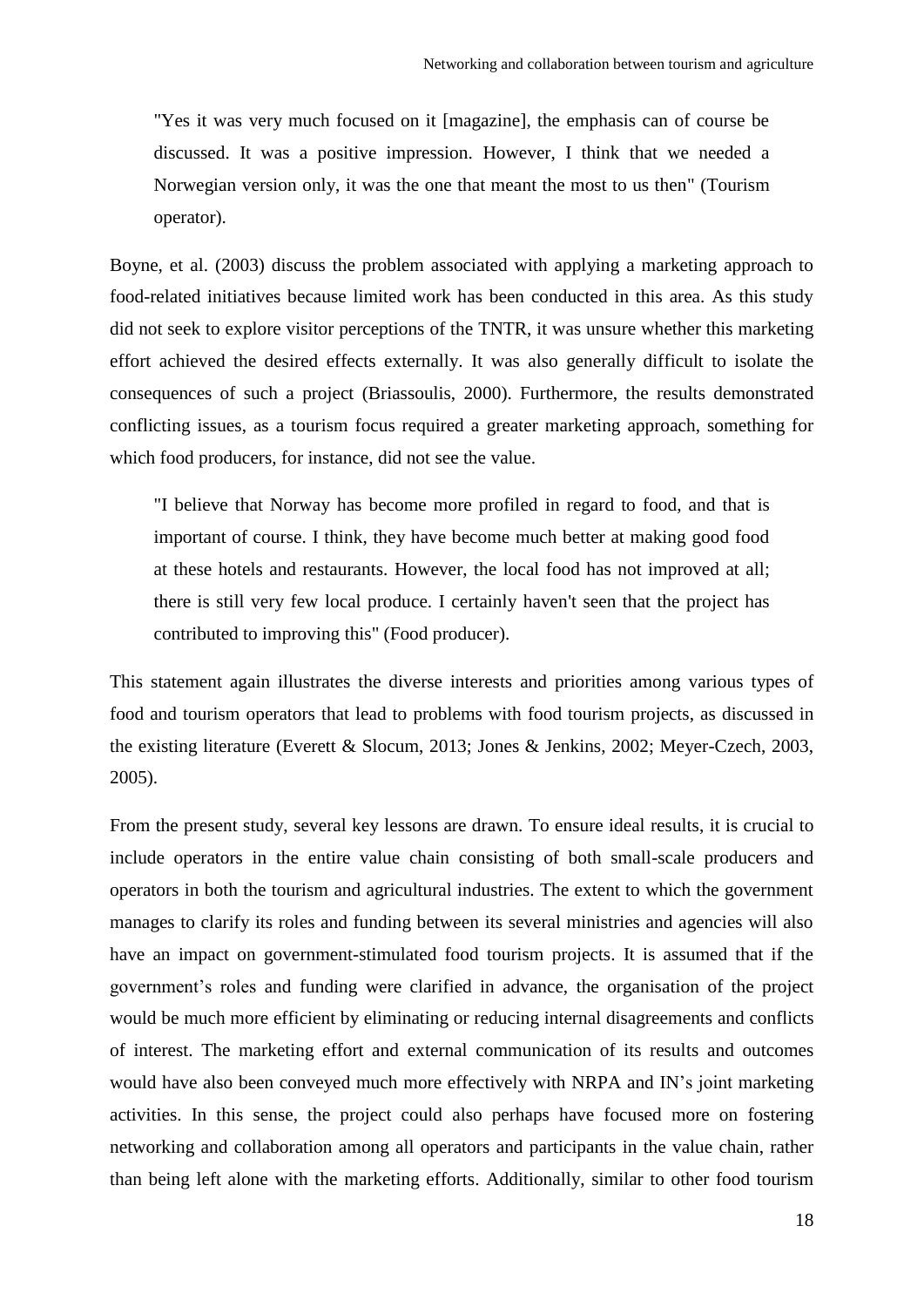projects, the different interests, willingness and attitudes of participating tourism operators and food operators were also a factor that affected the success of the project.

## **Conclusions**

The synergy between food and agriculture has surely captured the attention of practitioners, public sectors and researchers alike. Using TNTR as a case, this paper has identified a number of the critical factors that impede the success of these projects. It can be argued that networking and collaboration involving both food and tourism operators in the entire value chain are crucial to achieving success. However, networking and collaboration across various sectors are challenging, particularly in a food tourism project of such a wide geographical scale. Additionally, when some key participants display negative attitudes and dissatisfaction, the purpose for using a network to build relationships and for share knowledge is nonexistent. If the operators and participants in a food tourism project merely wish to establish some contact with other operators and participants, then formal networks and collaborations as an outcome as well as the opportunities of these networks, such as innovation, cannot be expected. The relationship aspect of a network is vital and cannot be forced upon the participants, as trust must first exist. Additionally, in such a project, not all of the participants would be willing or would have the opportunity to participate equally.

Regardless, the outcomes are not solely negative, as the establishment of initial contact may eventually lead to formal collaborative possibilities and food tourism developments in the future beyond the current food tourism project. In addition to these uncontrollable factors, another important challenge is the organisation and structure of the project or network, including coordination between government agencies. Realistically, it would be impossible to satisfy everyone's needs and wants. However, if the goals and activities of the project were communicated and allocated in advance, then the involved operators and participants would be better prepared by knowing what they should expect before committing to the project. Furthermore, it must be considered that effects and results of the TNTR are difficult to isolate and measure. Other circumstances, such as increased food tourism initiatives in general and the general awareness by the public of food quality, for instance, may have all contributed to a keen interest in food tourism experiences.

This study has primarily investigated the supply-side. Future studies should also consider the demand-side and investigate tourists' point of view regarding this topic. Although the authors acknowledge that successful tourism routes would require a combination of many elements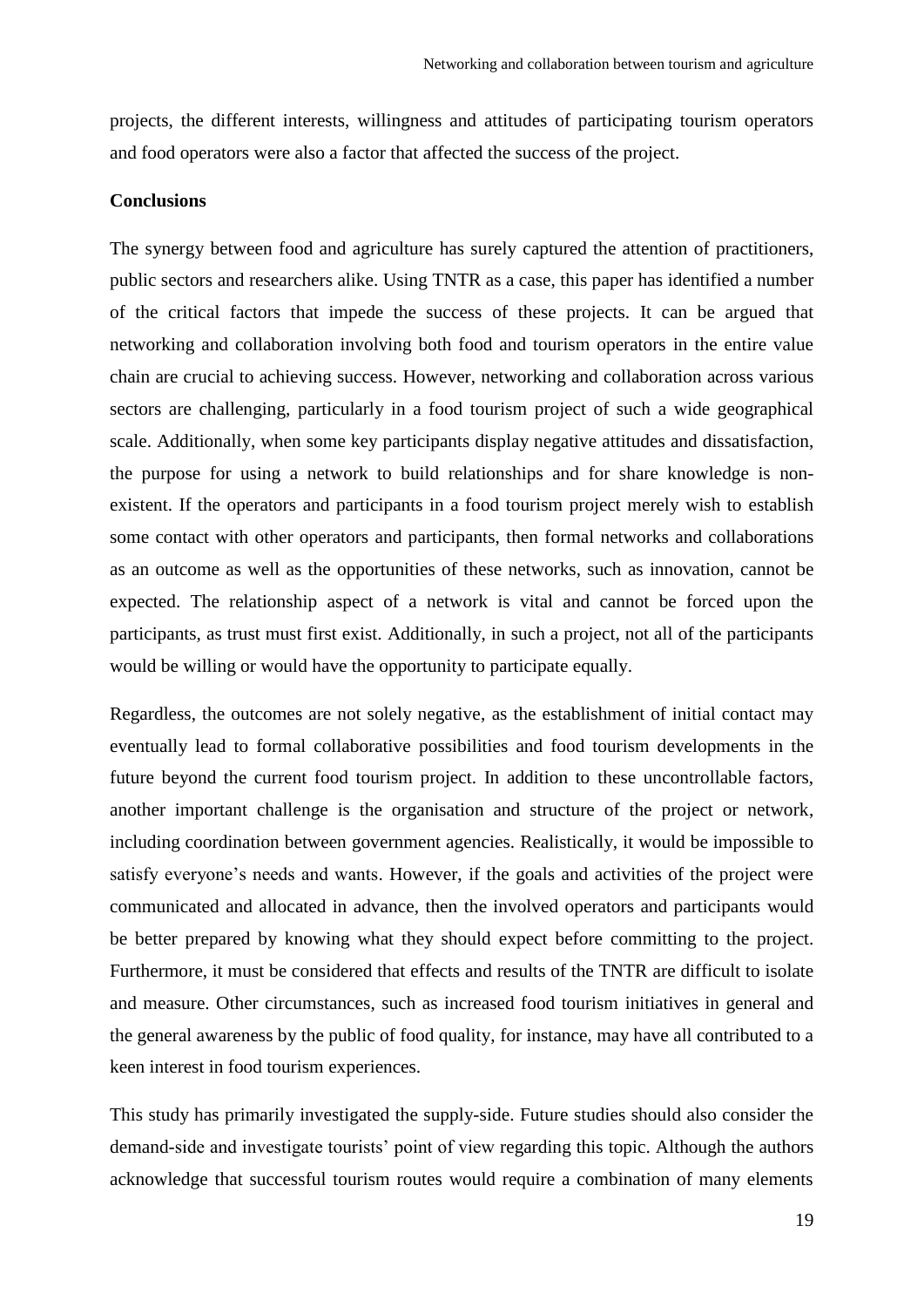(Anderson & Law, 2012), this study has limited its focus on the networks and collaborations, government involvement and organisational perspectives. Further studies may wish to investigate the overall product element and the management and communication aspects of food routes as well as the roles of food and tourism operators.

#### **Acknowledgements**

This paper is partially based on an evaluation of the TNTR project, initiated and fully funded by the Oppland County Governor's agricultural and food division. The authors would like to express gratitude to all who responded to the survey as well as to the representatives of the steering group and operators who participated in the in-depth interviews.

## **References**

- Anderson, A., & Law, L. (2012). An advanced framework for food trail performance. *Journal of Vacation Marketing, 18*(4), 275-286.
- Atkinson, R., Crawford, L., & Ward, S. (2006). Fundamental uncertainties in projects and the scope of project management. *International Journal of Project Management, 24*(8), 687-698.
- Avots, I. (1969). Why does project management fail? *California Management Review, 12*, 77- 82.
- Ballard, G., & Howell, G. (2003). Lean project management. *Building Research & Information, 31*(2), 119-133. doi: 10.1080/09613210301997
- Boyne, S., Hall, D., & Williams, F. (2003). Policy, support and promotion for food relatived tourism initiatives: A marketing approach to regional development. *Journal of Travel & Tourism Marketing, 14*(3/4), 131-154.
- Bramwell, B., & Lane, B. (Eds.). (2000). *Tourism Collaboration and Partnerships: Politics, Practice and Sustainability*. Clevedon: Channel View Publications.
- Brass, D. J., Galaskiewicz, J., Greve, H. R., & Tsai, W. (2004). Taking Stock of Networks and Organizations: A Multilevel Perspective. *Academy of Management Journal, 47*(6), 795-817.
- Bruwer, J. (2003). South African wine routes: some perspectives on the wine tourism industry's structural dimensions and wine tourism product. *Tourism Management, 24*(4), 423-435.
- Cooper, C. (2008). Tourism destination networks and knowledge transfer In N. Scott, R. Baggio & C. Cooper (Eds.), *Network Analysis and Tourism: From Theory to Practice* (pp. 40-57). Clevedon: Channel View
- Dallen, J. T. (1998). Cooperative tourism planning in a developing destination. *Journal of Sustainable Tourism, 6*(1), 52-68.
- Dredge, D. (2006). Policy networks and the local organisation of tourism. *Tourism Management, 27*(2), 269-280.
- du Rand, G. E., & Heath, E. (2006). Towards a framework for food tourism as an element of destination marketing. *Current Issues in Tourism, 9*(3), 206-234.
- Euromontana. (2014). "Goodies from the farm": high-tech tool to connect consumers and local food producers. Retrieved 1 November, 2014, from <http://www.euromontana.org/en/goodies-from-the-farm/>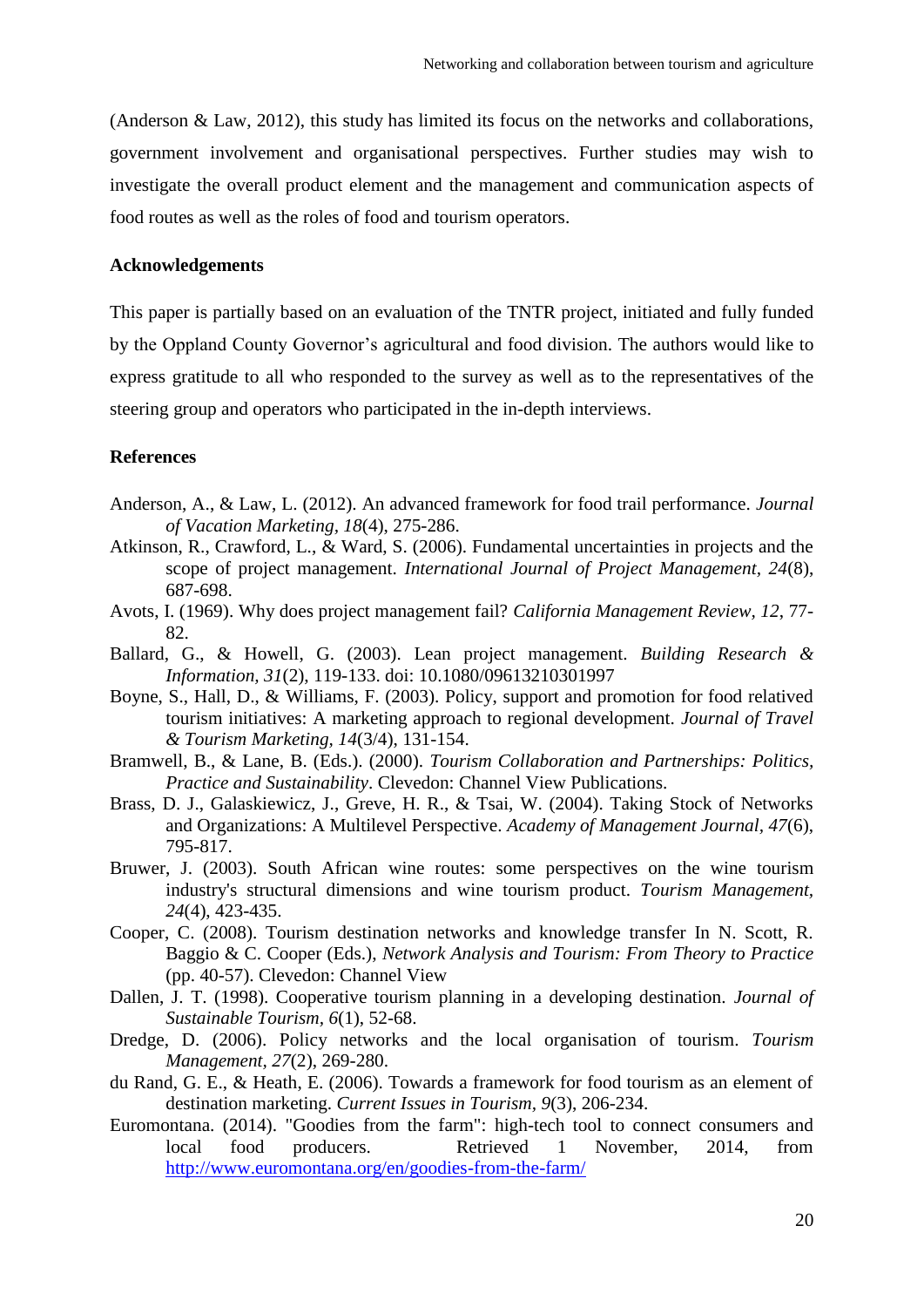- Everett, S., & Aitchison, C. (2008). The role of food tourism in sustaining regional identity: A case study of Cornwall, South West England. *Journal of Sustainable Tourism, 16*(2), 150-167.
- Everett, S., & Slocum, S. (2013). Food and tourism: an effective partnership? A UK-based review. *Journal of Sustainable Tourism, 21*(6), 789-809.
- Hall, C. M., Sharples, E., & Mitchell, R. (2003). Consuming places: the role of food, wine and tourism in regional development. In C. M. Hall, E. Sharples, R. Mitchell, B. Combourne & N. Macionis (Eds.), *Food Tourism Around the World: Development, Management and Markets* (pp. 22-59). Oxford: Butterworth-Heinemann.
- Hall, D., & Mitchell, M. (2005). Rural tourism business as sustained and sustainable development. In D. Hall, I. Kirkpatrick & M. Mitchell (Eds.), *Rural Tourism and Sustainable Business* (pp. 353-363). Clevedon: Channel View Publishing.
- Henderson, K. A., & Bialeschki, M. D. (2002). *Evaluating Leisure Services: Making Enlightened Decisions* (2nd ed.). Pennsylvania: Venture Publishing Inc. .
- Hjalager, A.-M., & Corigliano, M. A. (2000). Food for tourists determinants of an image. *International Journal of Tourism Research, 2*, 281-293.
- Hjalager, A.-M., & Johansen, P. H. (2013). Food tourism in protected areas sustainability for producers, the environment and tourism? *Journal of Sustainable Tourism, 21*(3), 417- 433.
- Howat, G., Brown, G., & March, H. (2004). Self-Drive Tourism: Travellers to South Australia's Limestone Coast Region. Gold Coast Campus, QLD: CRC for Sustainable Tourism.
- Hwang, L. J. J., & Lockwood, A. (2006). Understanding the challenges of implementing best practices in hospitality and tourism SMEs. *Benchmarking: An International Journal, 13*(3), 337-354. doi: doi:10.1108/14635770610668820
- Jenkins, O. (1999). Understanding and measuring tourist destination images. *International Journal of Travel Research, 1*(1), 1-15.
- Jones, A., & Jenkins, I. (2002). 'A taste of Wales Blas Ar Grymru': insitutional malaise in promoting Welsh food tourism products. . In A.-M. Hjalager & G. Richards (Eds.), *Tourism and Gastronomy* (pp. 115-131). London: Routledge.
- Kelliher, F., & Reinl, L. (2011). From facilitated to independent tourism learning networks: Connecting the dots. *Tourism Planning & Development, 8*(2), 185-197.
- Knoke, D., & Kuklinski, J. (1983). *Network Analysis*. Los Angeles Sage.
- Kotler, P., Haider, D. H., & Rein, I. (1993). *Marketing Places: Attracting Investment, Industry and Tourism to Cities, States, and Nations*. New York: Free Press.
- Lane, B. (2009). Rural tourism: An overview. In T. Jamal & M. Robinson (Eds.), *The Sage Handbook of Tourism Studies* (pp. 354-370). London: Sage.
- Lui, S. S., & Ngo, H. (2005). The influence of structual and process factors on partnership satisfaction in interfim cooperation. *Group & Organization Management, 30*, 378- 397.
- MAF. (2010). *Prosjektmandat Mat langs Nasjonale Turistver 05.01.2010*. Oslo: Ministry of Agriculture and Food
- Mason, R. (2010). *Critical factors in the development and performance of food and wine trails in Australia.* (PhD Thesis), Victoria University, Melbourne.
- McKercher, B., Okumus, F., & Okumus, B. (2008). Food tourism as a viable market segment: It's all how you cook the numbers! *Journal of Travel & Tourism Marketing, 25*(2), 137-148.
- Mei, X. Y., Arcodia, C., & Ruhanen, L. (2013). Innovation and collaboration: the role of the national government in Norway. *Tourism Analysis, 18*, 519-531.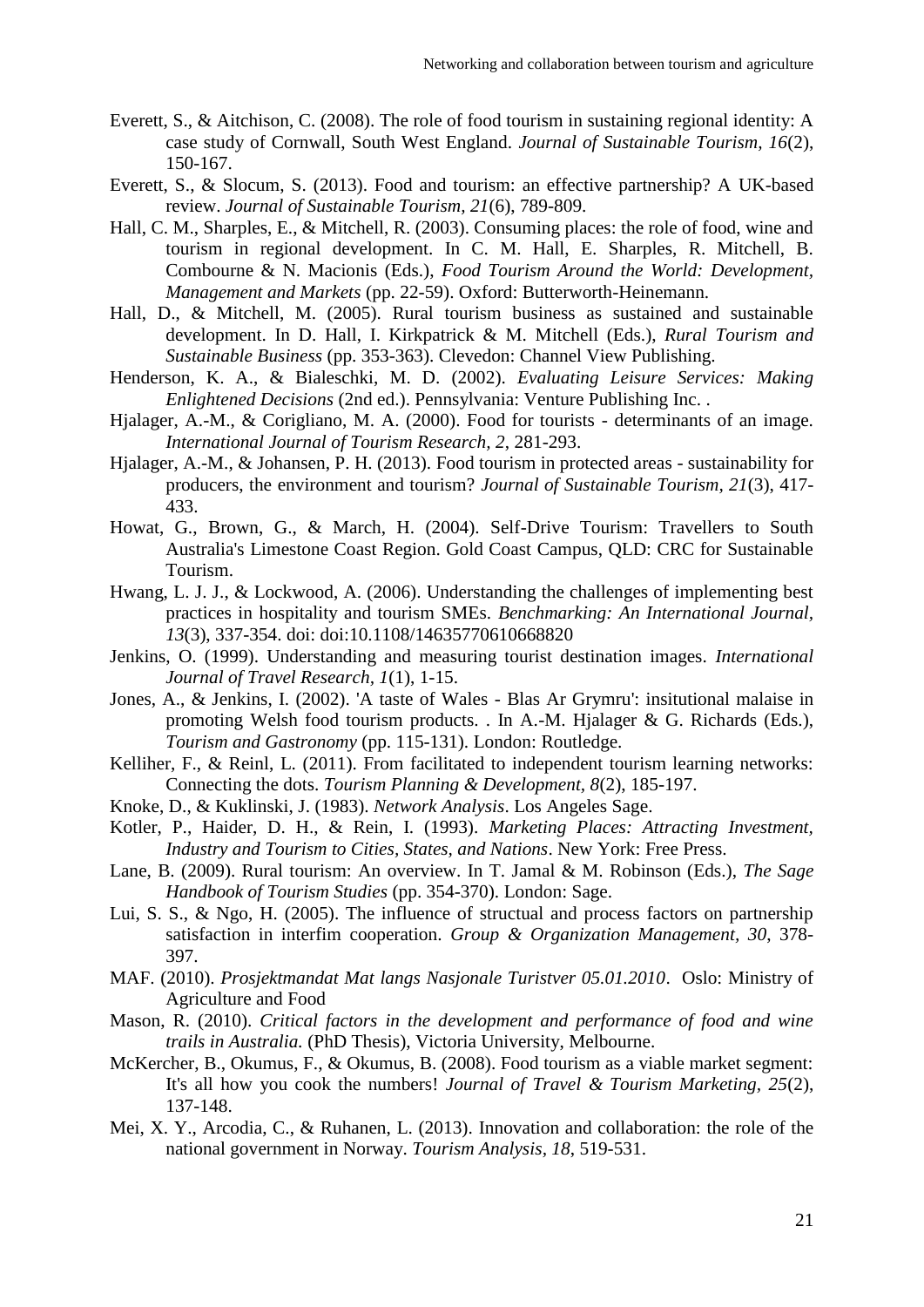- Meyer-Czech, K. (2003). Food trails in Austria. In C. M. Hall, L. Sharples, R. Mitchell, N. Macionis & B. Combourne (Eds.), *Food Tourism Around the World* (pp. 149-157). Amsterdam: Elsevier.
- Meyer-Czech, K. (2005). Regional cooperation in rural theme trails. In D. Hall, I. Kirkpatrick & M. Mitchell (Eds.), *Rural Tourism and Sustainable Business* (pp. 137-164). Clevedon: Channel View Publishing.
- Miles, M., & Huberman, M. A. (1994). *Qualitative Data Analysis: An Expanded Sourcebook*  (2nd ed.). Thousand Oaks: Sage Publications.
- Morrison, A., & Teixeria, R. (2004). Small business performance: A tourism sector focus. *Journal of Small Business and Enterprise Development, 11*(2), 166-173.
- Munns, A. K., & Bjeirmi, B. F. (1996). The role of project management in achieving project success. *International Journal of Project Management, 14*(2), 81-87.
- Myers, M. D. (2009). *Qualitative Research in Business Management*. Wiltshire: Sage Publications.
- Ness, H., Aarstad, J., Haugland, S. A., & Grønseth, B. O. (2014). Destination Development: The Role of Interdestination Bridge Ties. *Journal of Travel Research, 53*(2), 183-195. doi: 10.1177/0047287513491332
- Newell, S., & Swan, J. (2000). Trust and inter-organizational networking. *Human Relations, 53*(10), 1287-1328.
- NPRA. (2013). Nasjonale turistveger. Retrieved May 30, 2014, from <http://www.vegvesen.no/Vegprosjekter/Om+vegprosjekter/Turistveger>
- OECD. (2012). Food and the Tourism Experience: The OECD-Korea Workshop *OECD Studies on Tourism* OECD Publishing
- Olsen, N. V., Elvekrok, I., & Nilsen, E. R. (2012). Drivers of food SMEs network success: 101 tales from Norway. *Trends in Food Science & Technology, 26*(2), 120-128.
- Patton, M. Q. (1990). *Qualitative Evaluation and Research Methods*. Newbury Park: Sage Publications.
- PMI. (2013). *A Guide to Project Management Body of Knowledge (PMBOK Guide)* (5th ed.). Pennsylvania: Project Managment Institute.
- Reynolds, P. (1994). Culinary heritage in the face of tourism. *Progress in Tourism, Recreation and Hospitality Management, 6*, 189-194.
- Sherer, S. (2003). Critical success factors of manufacturing networks as perceived by network coordinators *Journal of Small Business Management, 41*(4), 325-345.
- Sørensen, F. (2007). The Geographies of Social Networks and Innovation in Tourism. *Tourism Geographies, 9*(1), 22-48. doi: 10.1080/14616680601092857
- Telfer, D. J. (2001a). From a wine tourism village to a regional wine route: An investigation of the competitive advantages of embedded clusters in Niagara, Canada. *Tourism Recreation Research 26*, 23-33.
- Telfer, D. J. (2001b). Strategi alliances along the Niagara Wine Route. *Tourism Management, 22*, 21-30.
- Telfer, D. J., & Hashimoto, A. (2013). Raising awareness of local food through tourism as sustainable development. In C. M. Hall & S. Gössling (Eds.), *Sustainable Culinary Systems: Local Foods, Innovation, Tourism and Hospitality* (pp. 169-185). Albingdon: Routledge.
- Thomson, J., & Cooper, C. P. (1994). Food management: developing a national policy. In C. P. Cooper & A. Lockwood (Eds.), *Progress in Tourism, Recreation and Hospitality Management* (Vol. 6, pp. 178-188). Oxfordshire: CAB.
- Wincent, J. (2008). An Exchange Approach on Firm Cooperative Orientation and Outcomes of Strategic Multilateral Network Participants. *Group & Organization Management, 33*(3), 303-329.